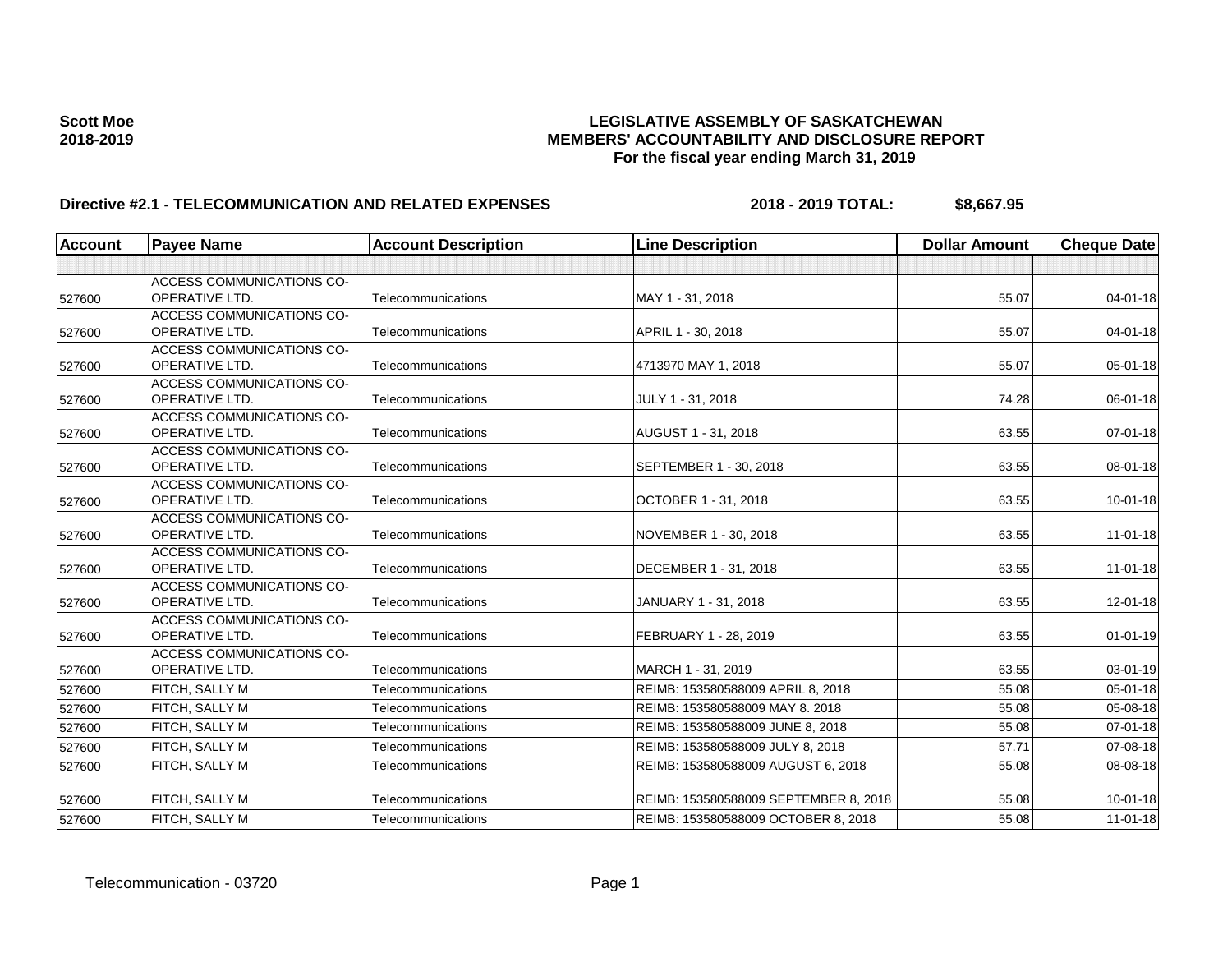| <b>Account</b> | <b>Payee Name</b>     | <b>Account Description</b> | <b>Line Description</b>                   | <b>Dollar Amount</b> | <b>Cheque Date</b> |
|----------------|-----------------------|----------------------------|-------------------------------------------|----------------------|--------------------|
|                |                       |                            |                                           |                      |                    |
| 527600         | <b>FITCH, SALLY M</b> | Telecommunications         | REIMB: 153580588009 NOVEMBER 8, 2018      | 62.97                | 12-01-18           |
| 527600         | <b>FITCH, SALLY M</b> | Telecommunications         | REIMB: 153580588009 DECEMBER 8, 2018      | 57.71                | $01 - 01 - 19$     |
| 527600         | <b>FITCH, SALLY M</b> | Telecommunications         | REIMB: 153580588009 JANUARY 8, 2019       | 55.08                | 02-01-19           |
| 527600         | FITCH, SALLY M        | Telecommunications         | REIMB: 01535805 FEB/19                    | 72.14                | 03-01-19           |
| 527600         | FITCH, SALLY M        | Telecommunications         | REIMB: 01535805 MARCH 8, 2019             | 71.16                | 03-08-19           |
| 527600         | MOE, SCOTT R          | Telecommunications         | REIMB: 340406588002 APRIL 23, 2018        | 155.93               | 05-01-18           |
| 527600         | MOE, SCOTT R          | Telecommunications         | REIMB: 340406588002 MAY 23, 2018          | 155.93               | 06-01-18           |
| 527600         | MOE, SCOTT R          | Telecommunications         | REIMB: 340406588002 JUNE 23, 2018         | 155.93               | 07-01-18           |
| 527600         | MOE, SCOTT R          | Telecommunications         | REIMB: 340406588002 JULY 23, 2018         | 155.93               | 08-01-18           |
| 527600         | MOE, SCOTT R          | Telecommunications         | REIMB: 340406588002 AUGUST 23, 2018       | 155.93               | $10 - 01 - 18$     |
| 527600         | MOE, SCOTT R          | Telecommunications         | REIMB: 340406588002 SEPTEMBER 23,<br>2018 | 239.18               | $10 - 01 - 18$     |
| 527600         | MOE, SCOTT R          | Telecommunications         | REIMB: 340406588002 OCTOBER 23, 2018      | 155.93               | $11-01-18$         |
| 527600         | MOE, SCOTT R          | Telecommunications         | REIMB: 340406588002 NOVEMBER 23, 2018     | 114.30               | 12-01-18           |
| 527600         | MOE, SCOTT R          | Telecommunications         | REIMB: 340406588002 DECEMBER 23, 2018     | 155.93               | $01 - 01 - 19$     |
| 527600         | MOE, SCOTT R          | Telecommunications         | REIMB: 340406588002 JANUARY 23, 2019      | 157.10               | 02-01-19           |
| 527600         | MOE, SCOTT R          | Telecommunications         | REIMB: 340406588002 FEBRUARY 23, 2019     | 155.93               | 03-01-19           |
| 527600         | <b>SASKTEL</b>        | Telecommunications         | 911603099004 APRIL 25, 2018               | 428.32               | $05 - 01 - 18$     |
| 527600         | <b>SASKTEL</b>        | Telecommunications         | 911603099004 MAY 25, 2018                 | 455.83               | 06-01-18           |
| 527600         | <b>SASKTEL</b>        | Telecommunications         | 911603099004 JUNE 25, 2018                | 418.68               | 07-01-18           |
| 527600         | <b>SASKTEL</b>        | Telecommunications         | 911603099004 JULY 25, 2018                | 417.63               | 08-01-18           |
| 527600         | <b>SASKTEL</b>        | Telecommunications         | 911603099004 SEPTEMBER 25, 2018           | 413.79               | $10 - 01 - 18$     |
| 527600         | <b>SASKTEL</b>        | Telecommunications         | 911603099004 AUGUST 25, 2018              | 418.31               | $10 - 01 - 18$     |
| 527600         | <b>SASKTEL</b>        | Telecommunications         | 911603099004 OCTOBER 25, 2018             | 427.66               | $11-01-18$         |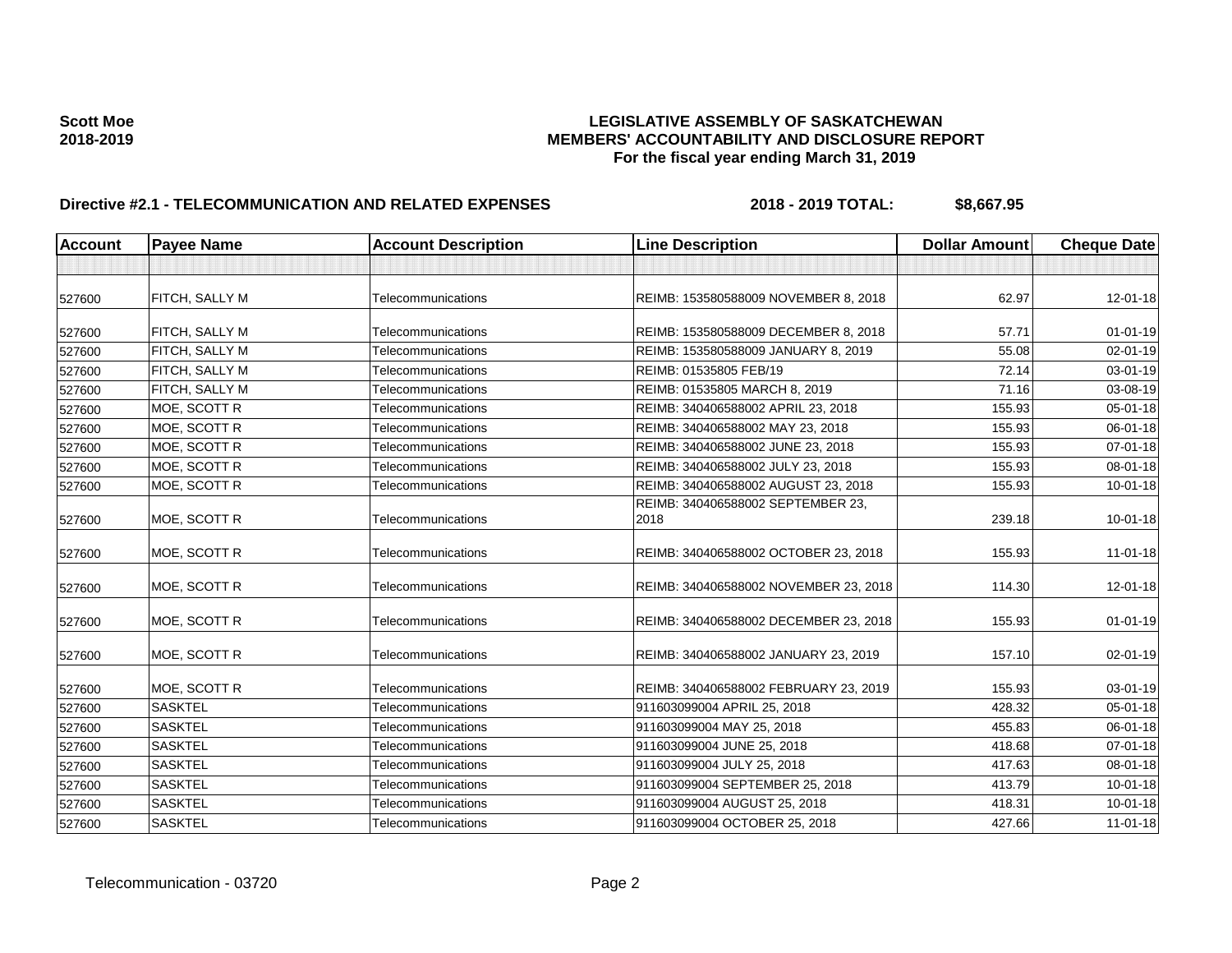| <b>Account</b> | <b>Payee Name</b> | <b>Account Description</b> | <b>Line Description</b>         | <b>Dollar Amount</b> | <b>Cheque Date</b> |
|----------------|-------------------|----------------------------|---------------------------------|----------------------|--------------------|
|                |                   |                            |                                 |                      |                    |
| 527600         | <b>SASKTEL</b>    | Telecommunications         | 911603099004 NOVEMBER 25, 2018  | 415.86               | $12 - 01 - 18$     |
| 527600         | <b>SASKTEL</b>    | Telecommunications         | 911603099004 DECEMBER 25, 2018  | 431.96               | $01 - 01 - 19$     |
| 527600         | <b>SASKTEL</b>    | Telecommunications         | 911603099004 JANUARY 25, 2019   | 418.33               | 02-01-19           |
| 527600         | <b>SASKTEL</b>    | Telecommunications         | 911603099004 FEBRUARY 25, 2019  | 415.01               | 03-01-19           |
| 527600         | <b>SASKTEL</b>    | Telecommunications         | 911603099004 MARCH 25, 2019     | 430.41               | 03-25-19           |
| 530600         | <b>SASKTEL</b>    | Placement - Tender Ads     | 911603099004 APRIL 25, 2018     | 33.00                | 05-01-18           |
| 530600         | <b>SASKTEL</b>    | Placement - Tender Ads     | 911603099004 JUNE 25, 2018      | 33.00                | $07 - 01 - 18$     |
| 530600         | <b>SASKTEL</b>    | Placement - Tender Ads     | 911603099004 JULY 25, 2018      | 33.00                | 08-01-18           |
| 530600         | <b>SASKTEL</b>    | Placement - Tender Ads     | 911603099004 SEPTEMBER 25, 2018 | 33.00                | $10 - 01 - 18$     |
| 530600         | <b>SASKTEL</b>    | Placement - Tender Ads     | 911603099004 AUGUST 25, 2018    | 33.00                | $10 - 01 - 18$     |
| 530600         | <b>SASKTEL</b>    | Placement - Tender Ads     | 911603099004 OCTOBER 25, 2018   | 33.00                | $11 - 01 - 18$     |
| 530600         | <b>SASKTEL</b>    | Placement - Tender Ads     | 911603099004 NOVEMBER 25, 2018  | 33.00                | 12-01-18           |
| 530600         | <b>SASKTEL</b>    | Placement - Tender Ads     | 911603099004 DECEMBER 25, 2018  | 33.00                | $01 - 01 - 19$     |
| 530600         | <b>SASKTEL</b>    | Placement - Tender Ads     | 911603099004 JANUARY 25, 2019   | 33.00                | $02 - 01 - 19$     |
| 530600         | <b>SASKTEL</b>    | Placement - Tender Ads     | 911603099004 FEBRUARY 25, 2019  | 33.00                | 03-01-19           |
| 530600         | <b>SASKTEL</b>    | Placement - Tender Ads     | 911603099004 MARCH 25, 2019     | 33.00                | 03-25-19           |
|                |                   |                            |                                 |                      |                    |
|                |                   |                            |                                 |                      |                    |
|                |                   |                            |                                 |                      |                    |
|                |                   |                            |                                 |                      |                    |
|                |                   |                            |                                 |                      |                    |
|                |                   |                            |                                 |                      |                    |
|                |                   |                            |                                 |                      |                    |
|                |                   |                            |                                 |                      |                    |
|                |                   |                            |                                 |                      |                    |
|                |                   |                            |                                 |                      |                    |
|                |                   |                            |                                 |                      |                    |
|                |                   |                            |                                 |                      |                    |
|                |                   |                            |                                 |                      |                    |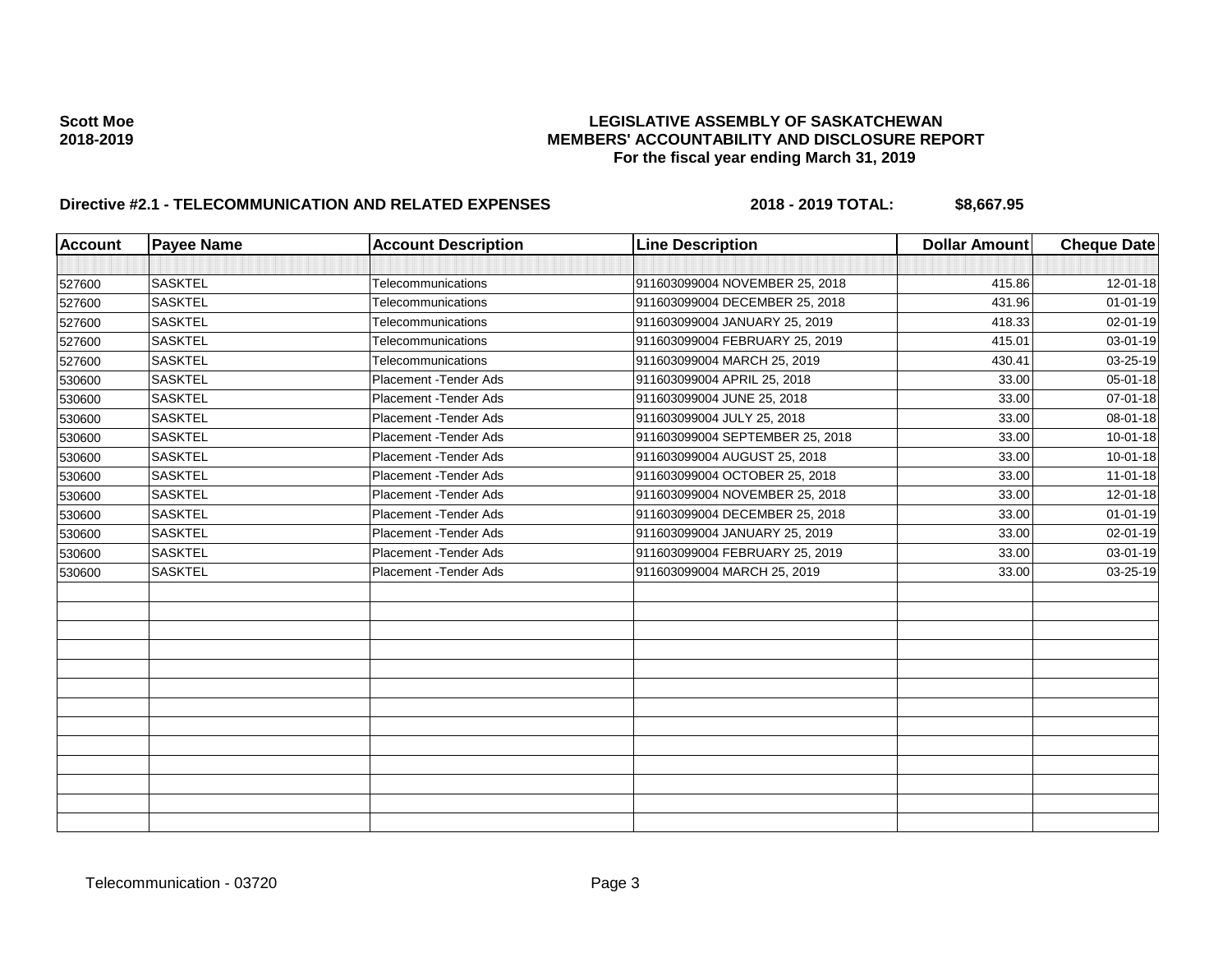| <b>Account</b> | Payee Name | <b>Account Description</b> | <b>Line Description</b> | <b>Dollar Amount</b> | <b>Cheque Date</b> |
|----------------|------------|----------------------------|-------------------------|----------------------|--------------------|
|                |            |                            |                         |                      |                    |
|                |            |                            |                         |                      |                    |
|                |            |                            |                         |                      |                    |
|                |            |                            |                         |                      |                    |
|                |            |                            |                         |                      |                    |
|                |            |                            |                         |                      |                    |
|                |            |                            |                         |                      |                    |
|                |            |                            |                         |                      |                    |
|                |            |                            |                         |                      |                    |
|                |            |                            |                         |                      |                    |
|                |            |                            |                         |                      |                    |
|                |            |                            |                         |                      |                    |
|                |            |                            |                         |                      |                    |
|                |            |                            |                         |                      |                    |
|                |            |                            |                         |                      |                    |
|                |            |                            |                         |                      |                    |
|                |            |                            |                         |                      |                    |
|                |            |                            |                         |                      |                    |
|                |            |                            |                         |                      |                    |
|                |            |                            |                         |                      |                    |
|                |            |                            |                         |                      |                    |
|                |            |                            |                         |                      |                    |
|                |            |                            |                         |                      |                    |
|                |            |                            |                         |                      |                    |
|                |            |                            |                         |                      |                    |
|                |            |                            |                         |                      |                    |
|                |            |                            |                         |                      |                    |
|                |            |                            |                         |                      |                    |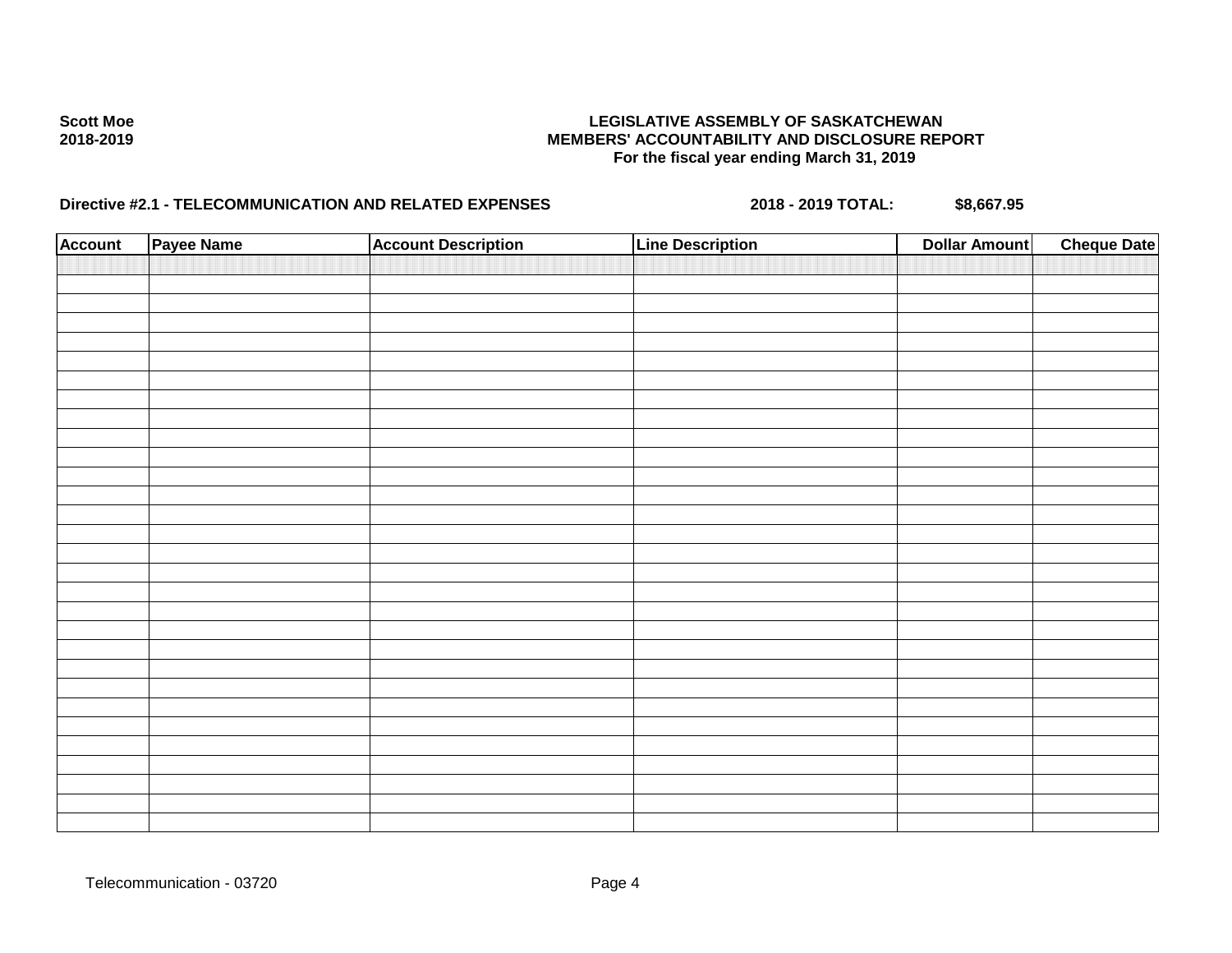| <b>Account</b> | Payee Name | <b>Account Description</b> | <b>Line Description</b> | <b>Dollar Amount</b> | <b>Cheque Date</b> |
|----------------|------------|----------------------------|-------------------------|----------------------|--------------------|
|                |            |                            |                         |                      |                    |
|                |            |                            |                         |                      |                    |
|                |            |                            |                         |                      |                    |
|                |            |                            |                         |                      |                    |
|                |            |                            |                         |                      |                    |
|                |            |                            |                         |                      |                    |
|                |            |                            |                         |                      |                    |
|                |            |                            |                         |                      |                    |
|                |            |                            |                         |                      |                    |
|                |            |                            |                         |                      |                    |
|                |            |                            |                         |                      |                    |
|                |            |                            |                         |                      |                    |
|                |            |                            |                         |                      |                    |
|                |            |                            |                         |                      |                    |
|                |            |                            |                         |                      |                    |
|                |            |                            |                         |                      |                    |
|                |            |                            |                         |                      |                    |
|                |            |                            |                         |                      |                    |
|                |            |                            |                         |                      |                    |
|                |            |                            |                         |                      |                    |
|                |            |                            |                         |                      |                    |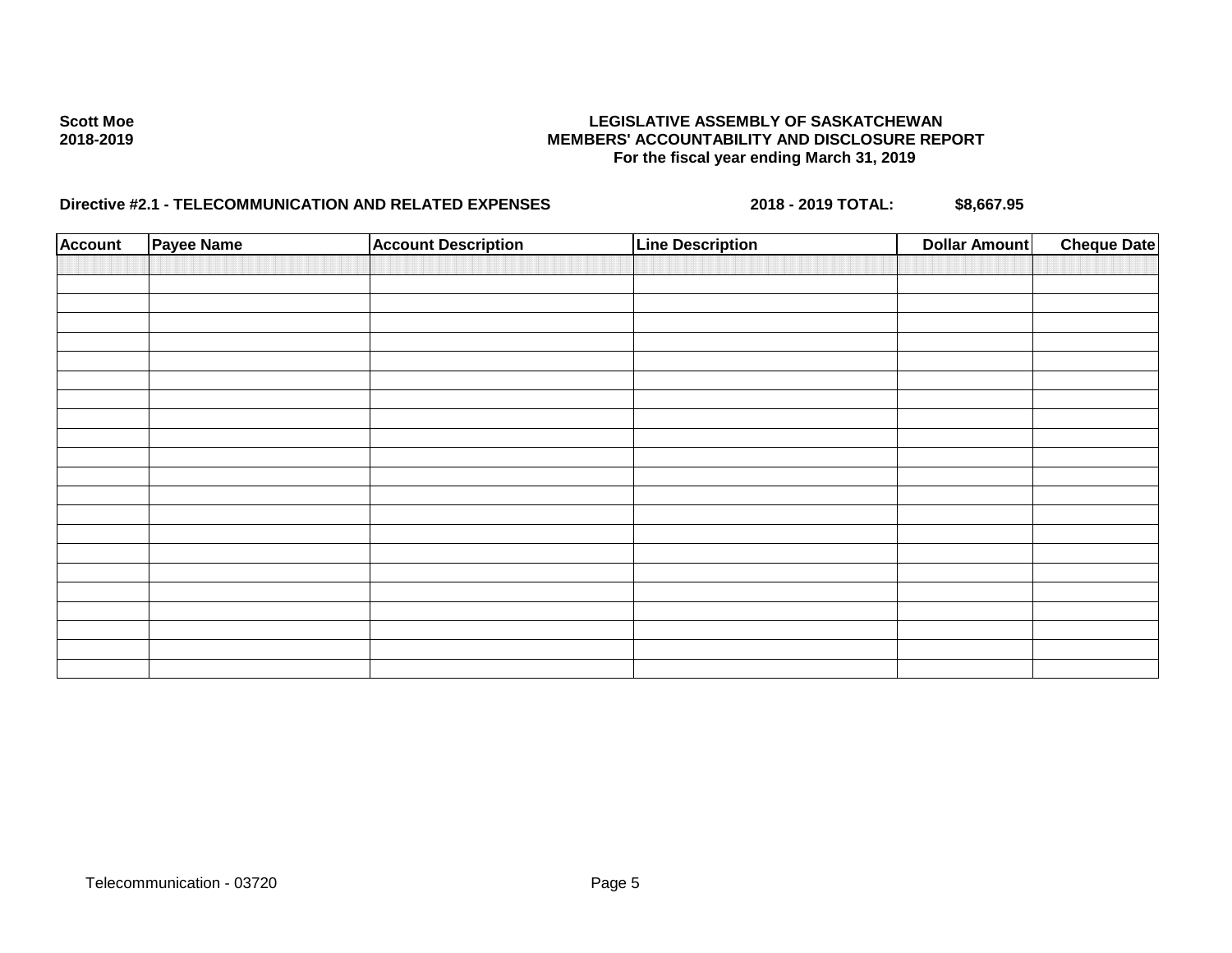### **LEGISLATIVE ASSEMBLY OF SASKATCHEWAN MEMBERS' ACCOUNTABILITY AND DISCLOSURE REPORT For the fiscal year ending March 31, 2019**

| <b>Account</b> | <b>Payee Name</b>            | <b>Account Description</b>  | <b>Line Description</b>       | <b>Dollar Amount</b> | <b>Cheque Date</b> |
|----------------|------------------------------|-----------------------------|-------------------------------|----------------------|--------------------|
|                |                              |                             |                               |                      |                    |
|                | <b>ENTERPRISE RENT-A-CAR</b> |                             |                               |                      |                    |
| 541900         | CANADA LTD.                  | <b>Elected Rep - Travel</b> | RENTAL CAR - MLA USE          | 478.16               | 12-01-18           |
|                | <b>ENTERPRISE RENT-A-CAR</b> |                             |                               |                      |                    |
| 541900         | CANADA LTD.                  | Elected Rep - Travel        | RENTAL CAR - MLA USE          | 148.17               | $02 - 01 - 19$     |
|                | <b>ENTERPRISE RENT-A-CAR</b> |                             |                               |                      |                    |
| 541900         | CANADA LTD.                  | Elected Rep - Travel        | RENTAL CAR - MLA USE          | 148.17               | 03-01-19           |
|                | <b>ENTERPRISE RENT-A-CAR</b> |                             |                               |                      |                    |
| 541900         | CANADA LTD.                  | Elected Rep - Travel        | RENTAL CAR - MLA USE          | 229.38               | 03-04-19           |
|                | <b>ENTERPRISE RENT-A-CAR</b> |                             |                               |                      |                    |
| 541900         | CANADA LTD.                  | <b>Elected Rep - Travel</b> | <b>RENTAL CAR - MLA USE</b>   | 286.73               | 03-10-19           |
|                | <b>ENTERPRISE RENT-A-CAR</b> |                             |                               |                      |                    |
| 541900         | <b>CANADA LTD.</b>           | <b>Elected Rep - Travel</b> | <b>RENTAL CAR - MLA USE</b>   | 578.44               | 03-16-19           |
|                | MINISTER OF FINANCE-MINISTRY |                             |                               |                      |                    |
| 541900         | OF CENTRAL SERVICES          | <b>Elected Rep - Travel</b> | <b>CVA</b>                    | 262.98               | 08-01-18           |
|                | MINISTER OF FINANCE-MINISTRY |                             |                               |                      |                    |
| 541900         | OF CENTRAL SERVICES          | Elected Rep - Travel        | NOVEMBER 2018 CVA             | 281.43               | $01 - 01 - 19$     |
|                | MINISTER OF FINANCE-MINISTRY |                             |                               |                      |                    |
| 541900         | OF CENTRAL SERVICES          | <b>Elected Rep - Travel</b> | MARCH 2019 CVA                | 303.60               | 03-31-19           |
| 541900         | MOE, SCOTT R                 | <b>Elected Rep - Travel</b> | MLA TRAVEL APRIL 6 - 30, 2018 | 1,801.58             | 05-02-18           |
|                |                              |                             | APRIL 2018 MLA REGINA         |                      |                    |
| 541900         | MOE, SCOTT R                 | <b>Elected Rep - Travel</b> | ACCOMMODATIONS                | 1,500.00             | 05-09-18           |
|                |                              |                             | MAY 2018 MLA REGINA           |                      |                    |
| 541900         | MOE, SCOTT R                 | Elected Rep - Travel        | <b>ACCOMMODATIONS</b>         | 1,550.00             | 05-18-18           |
|                |                              |                             | JUNE 2018 MLA REGINA          |                      |                    |
| 541900         | MOE, SCOTT R                 | <b>Elected Rep - Travel</b> | <b>ACCOMMODATIONS</b>         | 1,500.00             | 06-01-18           |
| 541900         | MOE, SCOTT R                 | <b>Elected Rep - Travel</b> | MLA TRAVEL MAY 01-31, 2018    | 1,256.58             | 06-05-18           |
| 541900         | MOE, SCOTT R                 | <b>Elected Rep - Travel</b> | MLA TRAVEL JUNE 1 - 19, 2018  | 456.76               | 07-13-18           |
|                |                              |                             | JULY 2018 MLA REGINA          |                      |                    |
| 541900         | MOE, SCOTT R                 | <b>Elected Rep - Travel</b> | <b>ACCOMMODATIONS</b>         | 1,550.00             | 07-20-18           |
|                |                              |                             | AUGUST 2018 MLA REGINA        |                      |                    |
| 541900         | MOE, SCOTT R                 | <b>Elected Rep - Travel</b> | <b>ACCOMMODATIONS</b>         | 1,550.00             | 08-23-18           |
| 541900         | MOE, SCOTT R                 | Elected Rep - Travel        | MLA TRAVEL AUGUST 7 - 9, 2018 | 485.82               | $09-13-18$         |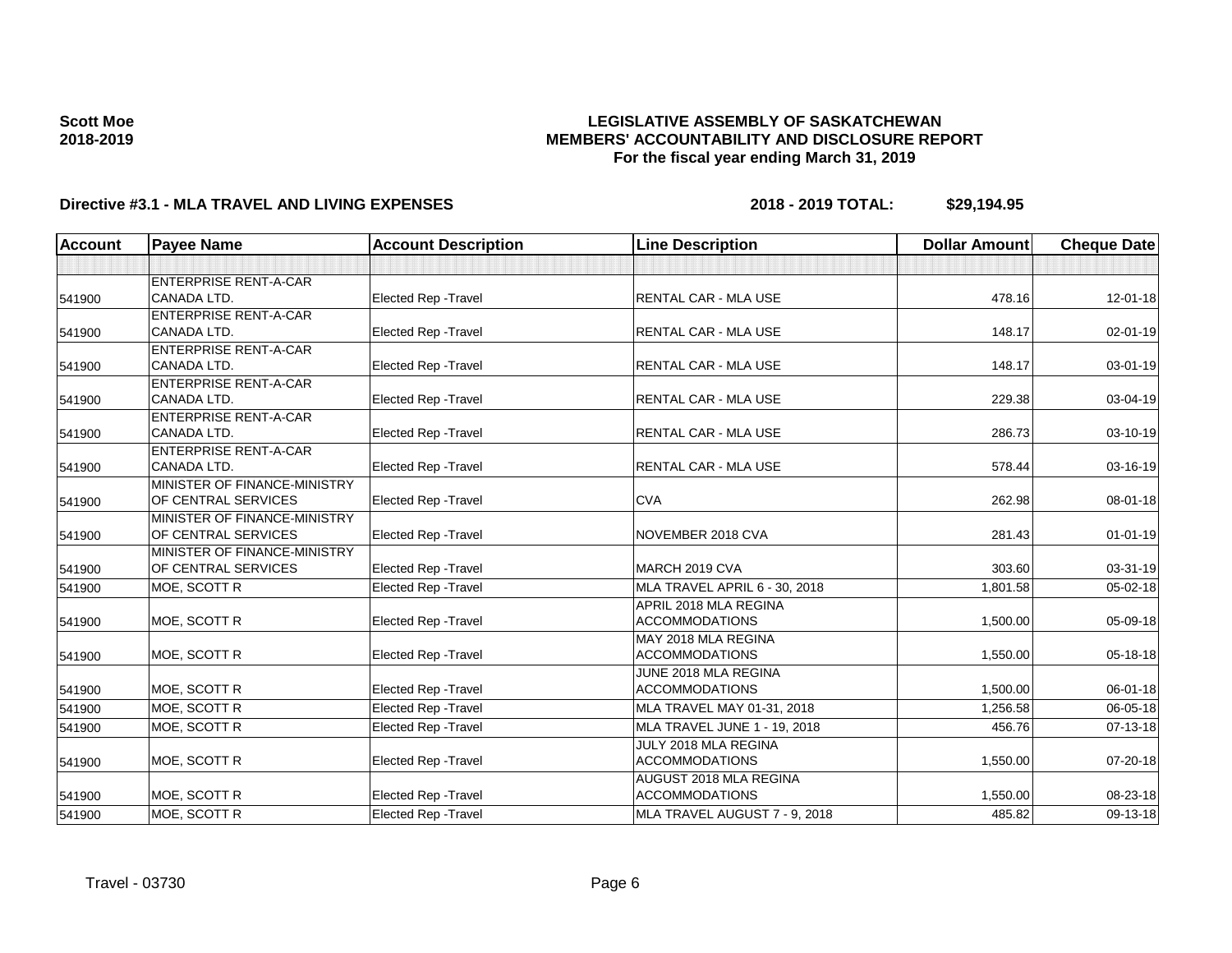### **LEGISLATIVE ASSEMBLY OF SASKATCHEWAN MEMBERS' ACCOUNTABILITY AND DISCLOSURE REPORT For the fiscal year ending March 31, 2019**

| <b>Account</b> | <b>Payee Name</b>   | <b>Account Description</b>  | <b>Line Description</b>                            | <b>Dollar Amount</b> | <b>Cheque Date</b> |
|----------------|---------------------|-----------------------------|----------------------------------------------------|----------------------|--------------------|
|                |                     |                             |                                                    |                      |                    |
| 541900         | MOE, SCOTT R        | Elected Rep - Travel        | RTV - S. MOE - TRAVEL                              | $-86.80$             | 09-19-18           |
| 541900         | MOE, SCOTT R        | <b>Elected Rep - Travel</b> | SEPTEMBER 2018 MLA REGINA<br><b>ACCOMMODATIONS</b> | 1,500.00             | $09 - 20 - 18$     |
| 541900         | MOE, SCOTT R        | Elected Rep - Travel        | OCTOBER 2018 MLA REGINA<br><b>ACCOMMODATIONS</b>   | 1,550.00             | $10-18-18$         |
| 541900         | MOE, SCOTT R        | Elected Rep - Travel        | MLA REGINA ACCOMMODATIONS NOV<br>2018              | 1,500.00             | $11 - 01 - 18$     |
| 541900         | MOE, SCOTT R        | Elected Rep - Travel        | MLA TRAVEL OCTOBER 24 & 31, 2018                   | 60.35                | $11 - 07 - 18$     |
| 541900         | MOE, SCOTT R        | Elected Rep - Travel        | MLA TRAVEL NOVEMBER 1 - 22, 2018                   | 2,326.60             | 12-04-18           |
| 541900         | MOE, SCOTT R        | Elected Rep - Travel        | <b>MLA REGINA ACCOMMODATIONS DEC</b><br>2018       | 1,550.00             | 12-19-18           |
| 541900         | MOE, SCOTT R        | <b>Elected Rep - Travel</b> | MLA TRAVEL DECEMBER 3 - 5, 2018                    | 200.45               | 01-09-19           |
| 541900         | MOE, SCOTT R        | Elected Rep - Travel        | JANUARY 2019 MLA REGINA<br><b>ACCOMMODATIONS</b>   | 1,854.99             | 02-14-19           |
| 541900         | MOE, SCOTT R        | Elected Rep - Travel        | FEBRUARY 2019 MLA REGINA<br><b>ACCOMMODATIONS</b>  | 1,617.49             | 03-04-19           |
| 541900         | MOE, SCOTT R        | Elected Rep - Travel        | MLA TRAVEL FEBRUARY 7 - 11, 2019                   | 65.75                | $03 - 12 - 19$     |
| 541900         | <b>DAVID KEOGAN</b> | Elected Rep - Travel        | <b>SASKATOON FLIGHT</b>                            | 249.00               | 03-29-19           |
| 541900         | MOE, SCOTT R        | <b>Elected Rep - Travel</b> | MARCH 2019 MLA REGINA<br><b>ACCOMMODATIONS</b>     | 1,027.52             | 03-31-19           |
| 541900         | MOE, SCOTT R        | Elected Rep - Travel        | MLA TRAVEL MARCH 3 - 31, 2019                      | 1,411.80             | 03-31-19           |
|                |                     |                             |                                                    |                      |                    |
|                |                     |                             |                                                    |                      |                    |
|                |                     |                             |                                                    |                      |                    |
|                |                     |                             |                                                    |                      |                    |
|                |                     |                             |                                                    |                      |                    |
|                |                     |                             |                                                    |                      |                    |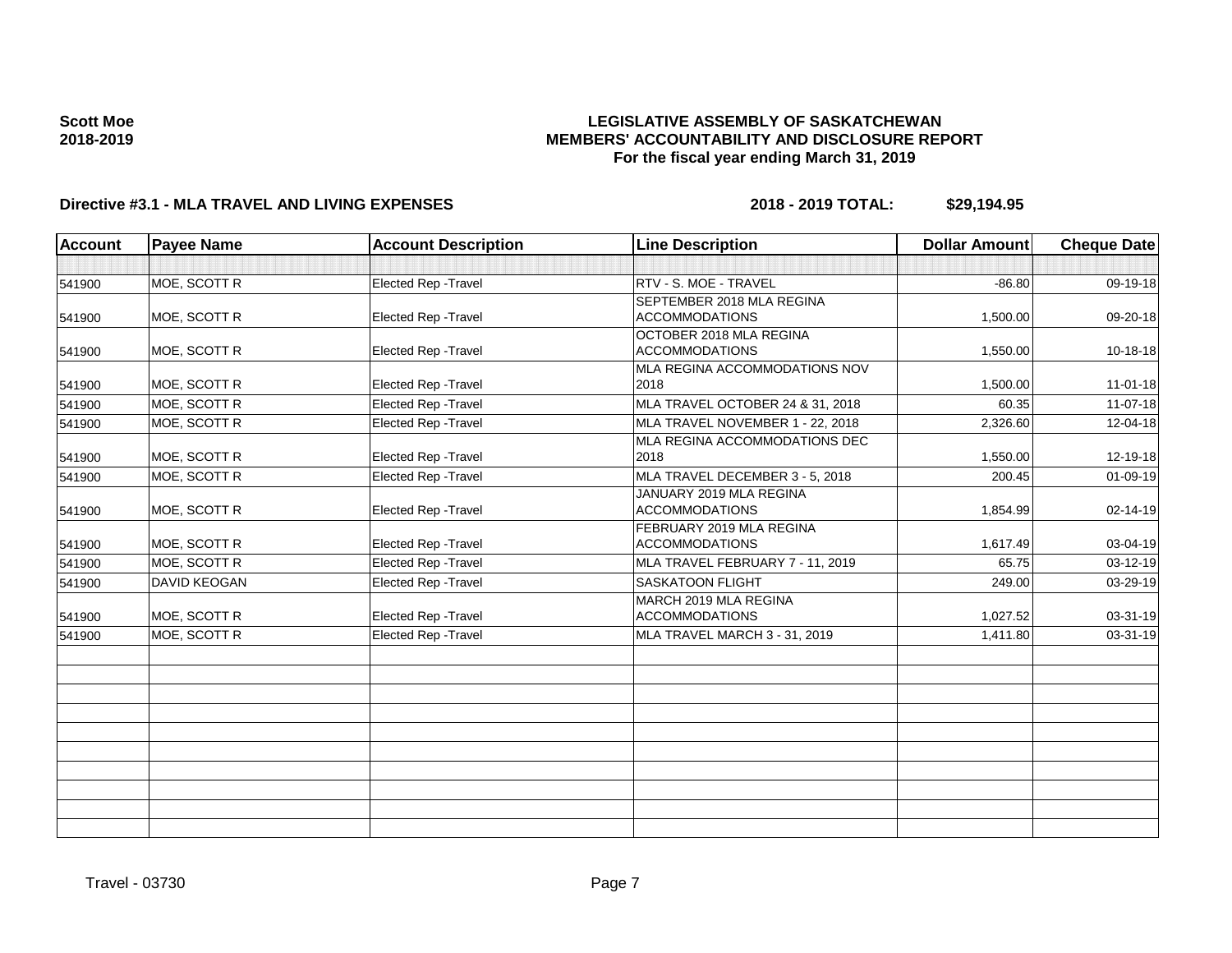### **LEGISLATIVE ASSEMBLY OF SASKATCHEWAN MEMBERS' ACCOUNTABILITY AND DISCLOSURE REPORT For the fiscal year ending March 31, 2019**

| <b>Account</b> | Payee Name | <b>Account Description</b> | <b>Line Description</b> | <b>Cheque Date</b><br><b>Dollar Amount</b> |  |
|----------------|------------|----------------------------|-------------------------|--------------------------------------------|--|
|                |            |                            |                         |                                            |  |
|                |            |                            |                         |                                            |  |
|                |            |                            |                         |                                            |  |
|                |            |                            |                         |                                            |  |
|                |            |                            |                         |                                            |  |
|                |            |                            |                         |                                            |  |
|                |            |                            |                         |                                            |  |
|                |            |                            |                         |                                            |  |
|                |            |                            |                         |                                            |  |
|                |            |                            |                         |                                            |  |
|                |            |                            |                         |                                            |  |
|                |            |                            |                         |                                            |  |
|                |            |                            |                         |                                            |  |
|                |            |                            |                         |                                            |  |
|                |            |                            |                         |                                            |  |
|                |            |                            |                         |                                            |  |
|                |            |                            |                         |                                            |  |
|                |            |                            |                         |                                            |  |
|                |            |                            |                         |                                            |  |
|                |            |                            |                         |                                            |  |
|                |            |                            |                         |                                            |  |
|                |            |                            |                         |                                            |  |
|                |            |                            |                         |                                            |  |
|                |            |                            |                         |                                            |  |
|                |            |                            |                         |                                            |  |
|                |            |                            |                         |                                            |  |
|                |            |                            |                         |                                            |  |
|                |            |                            |                         |                                            |  |
|                |            |                            |                         |                                            |  |
|                |            |                            |                         |                                            |  |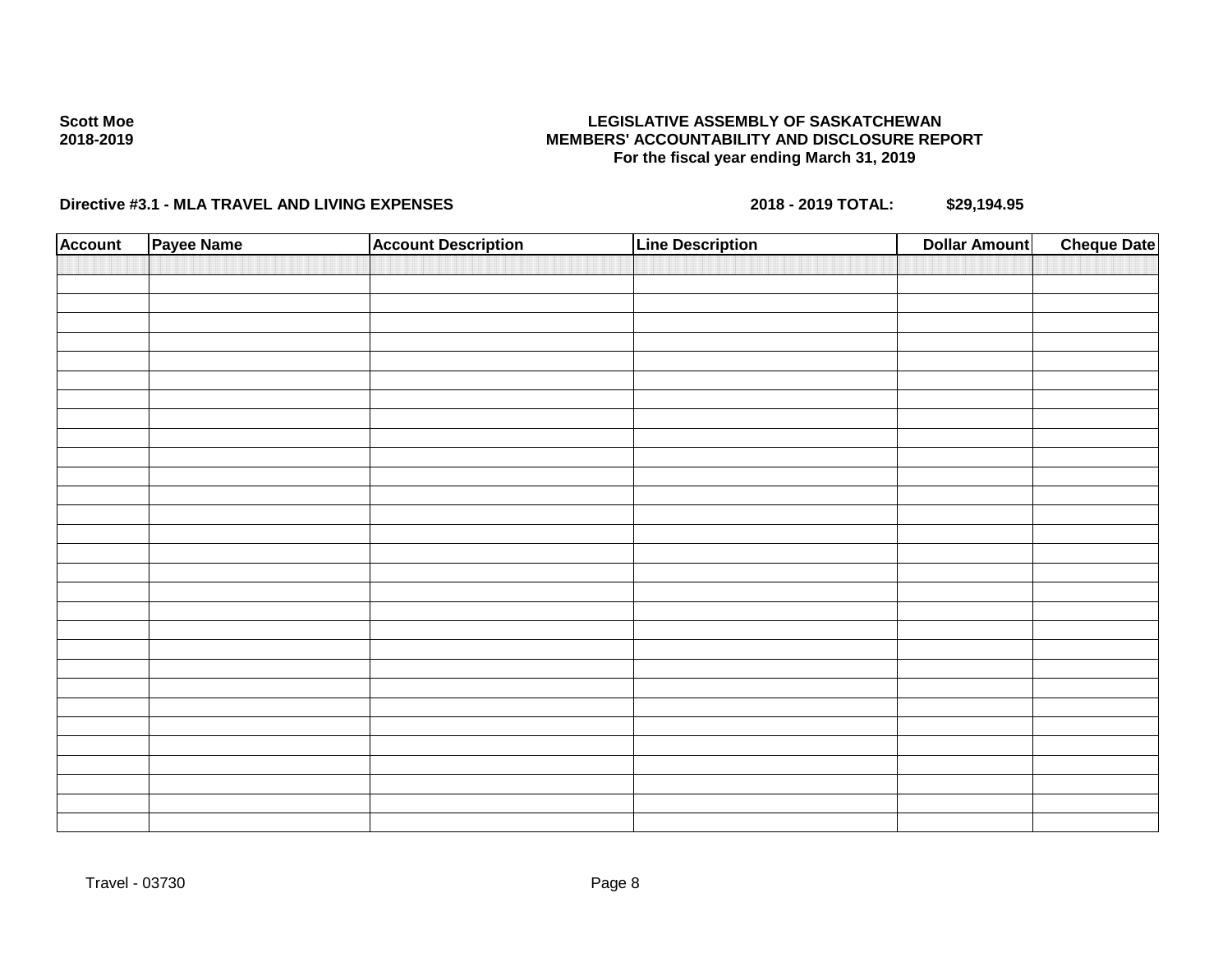### **LEGISLATIVE ASSEMBLY OF SASKATCHEWAN MEMBERS' ACCOUNTABILITY AND DISCLOSURE REPORT For the fiscal year ending March 31, 2019**

| <b>Account</b> | Payee Name | <b>Account Description</b> | <b>Line Description</b> | <b>Dollar Amount</b> | <b>Cheque Date</b> |
|----------------|------------|----------------------------|-------------------------|----------------------|--------------------|
|                |            |                            |                         |                      |                    |
|                |            |                            |                         |                      |                    |
|                |            |                            |                         |                      |                    |
|                |            |                            |                         |                      |                    |
|                |            |                            |                         |                      |                    |
|                |            |                            |                         |                      |                    |
|                |            |                            |                         |                      |                    |
|                |            |                            |                         |                      |                    |
|                |            |                            |                         |                      |                    |
|                |            |                            |                         |                      |                    |
|                |            |                            |                         |                      |                    |
|                |            |                            |                         |                      |                    |
|                |            |                            |                         |                      |                    |
|                |            |                            |                         |                      |                    |
|                |            |                            |                         |                      |                    |
|                |            |                            |                         |                      |                    |
|                |            |                            |                         |                      |                    |
|                |            |                            |                         |                      |                    |
|                |            |                            |                         |                      |                    |
|                |            |                            |                         |                      |                    |
|                |            |                            |                         |                      |                    |
|                |            |                            |                         |                      |                    |
|                |            |                            |                         |                      |                    |
|                |            |                            |                         |                      |                    |
|                |            |                            |                         |                      |                    |
|                |            |                            |                         |                      |                    |
|                |            |                            |                         |                      |                    |
|                |            |                            |                         |                      |                    |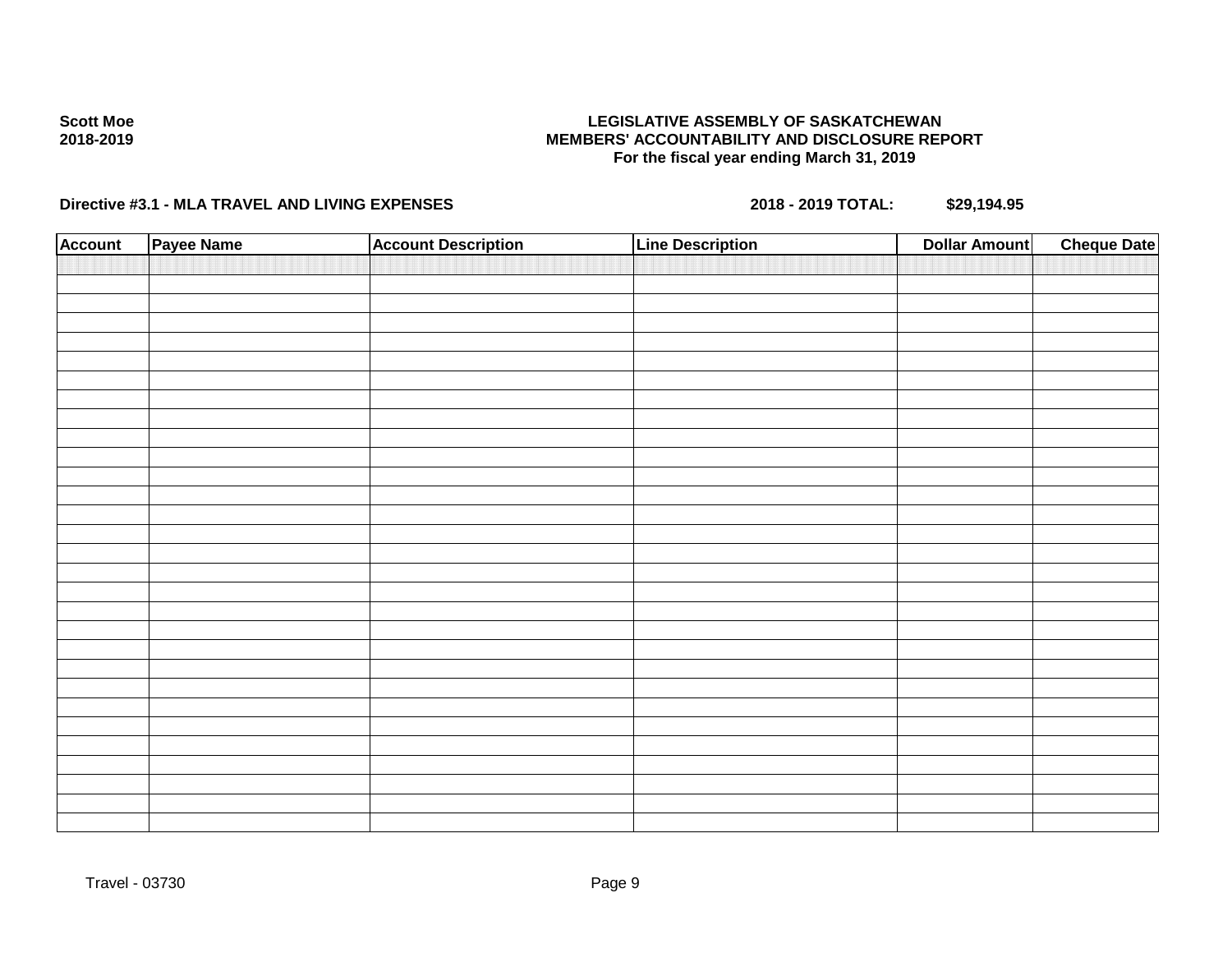#### **LEGISLATIVE ASSEMBLY OF SASKATCHEWAN MEMBERS' ACCOUNTABILITY AND DISCLOSURE REPORT For the fiscal year ending March 31, 2019**

| <b>Account</b> | Payee Name | <b>Account Description</b> | <b>Line Description</b> | <b>Dollar Amount</b> | <b>Cheque Date</b> |
|----------------|------------|----------------------------|-------------------------|----------------------|--------------------|
|                |            |                            |                         |                      |                    |
|                |            |                            |                         |                      |                    |
|                |            |                            |                         |                      |                    |
|                |            |                            |                         |                      |                    |
|                |            |                            |                         |                      |                    |
|                |            |                            |                         |                      |                    |
|                |            |                            |                         |                      |                    |
|                |            |                            |                         |                      |                    |
|                |            |                            |                         |                      |                    |
|                |            |                            |                         |                      |                    |
|                |            |                            |                         |                      |                    |
|                |            |                            |                         |                      |                    |
|                |            |                            |                         |                      |                    |
|                |            |                            |                         |                      |                    |
|                |            |                            |                         |                      |                    |
|                |            |                            |                         |                      |                    |
|                |            |                            |                         |                      |                    |
|                |            |                            |                         |                      |                    |
|                |            |                            |                         |                      |                    |
|                |            |                            |                         |                      |                    |
|                |            |                            |                         |                      |                    |
|                |            |                            |                         |                      |                    |
|                |            |                            |                         |                      |                    |
|                |            |                            |                         |                      |                    |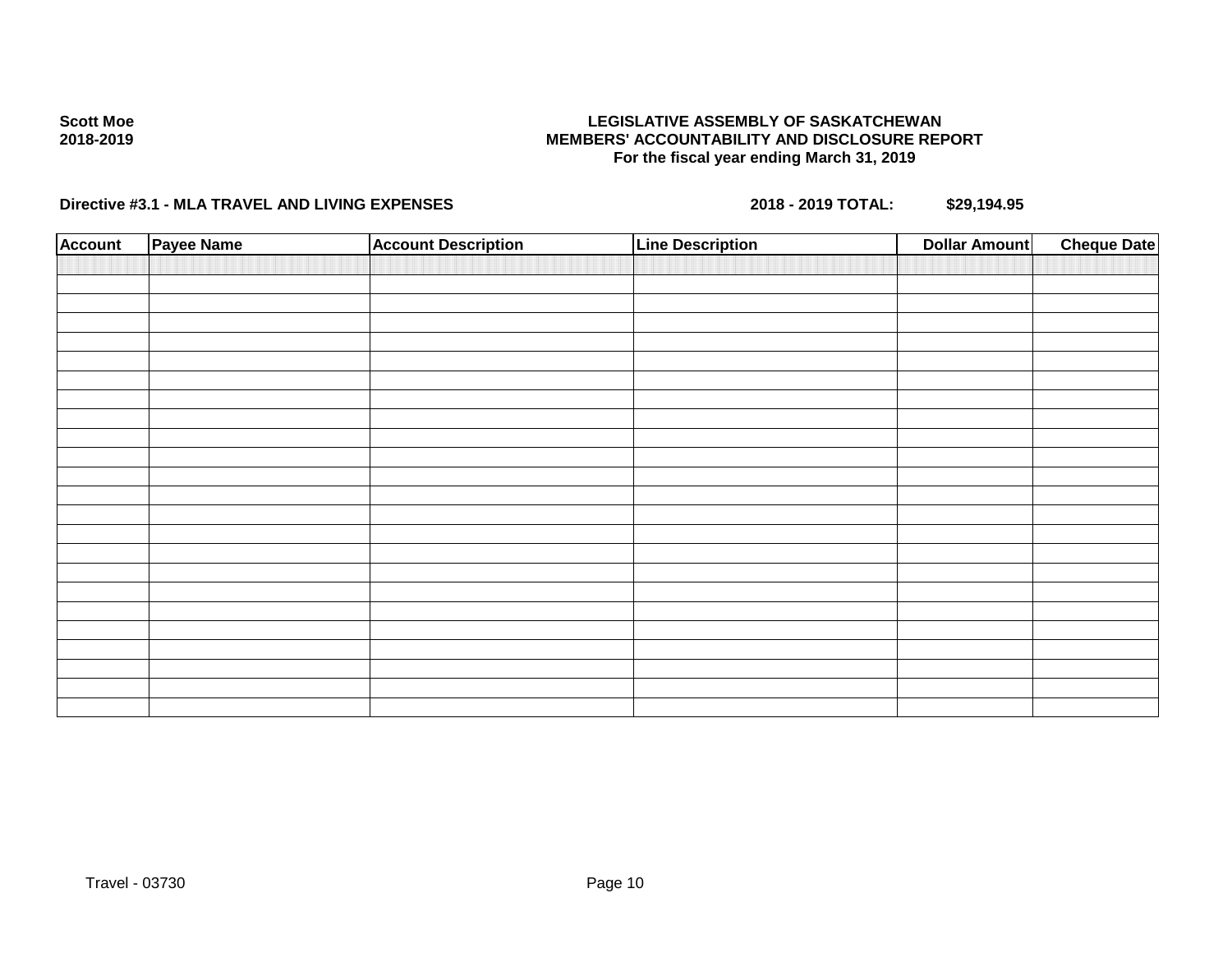### **LEGISLATIVE ASSEMBLY OF SASKATCHEWAN MEMBERS' ACCOUNTABILITY AND DISCLOSURE REPORT For the fiscal year ending March 31, 2019**

| <b>Account</b> | <b>Payee Name</b>                                   | <b>Account Description</b>                | <b>Line Description</b>        | <b>Dollar Amount</b> | <b>Cheque Date</b> |
|----------------|-----------------------------------------------------|-------------------------------------------|--------------------------------|----------------------|--------------------|
|                |                                                     |                                           |                                |                      |                    |
| 522000         | MOE. RAE                                            | Rent of Ground, Buildings and Other Space | APRIL 2018 MLA OFFICE RENT     | 1.200.00             | $04 - 01 - 18$     |
| 522000         | MOE, RAE                                            | Rent of Ground, Buildings and Other Space | MAY 2018 MLA OFFICE RENT       | 1,200.00             | 04-16-18           |
| 522000         | MOE, RAE                                            | Rent of Ground, Buildings and Other Space | JUNE 2018 MLA OFFICE RENT      | 1,200.00             | 05-18-18           |
| 522000         | MOE, RAE                                            | Rent of Ground, Buildings and Other Space | JULY 2018 MLA OFFICE RENT      | 1,200.00             | 06-19-18           |
| 522000         | MOE, RAE                                            | Rent of Ground, Buildings and Other Space | AUGUST 2018 MLA OFFICE RENT    | 1,200.00             | 07-18-18           |
| 522000         | MOE, RAE                                            | Rent of Ground, Buildings and Other Space | SEPTEMBER 2018 MLA OFFICE RENT | 1,200.00             | 08-17-18           |
| 522000         | MOE, RAE                                            | Rent of Ground, Buildings and Other Space | OCTOBER 2018 MLA OFFICE RENT   | 1,200.00             | 09-19-18           |
| 522000         | MOE, RAE                                            | Rent of Ground, Buildings and Other Space | NOVEMBER 2018 MLA OFFICE RENT  | 1,200.00             | 10-16-18           |
| 522000         | MOE, RAE                                            | Rent of Ground, Buildings and Other Space | DECEMBER 2018 MLA OFFICE RENT  | 1,200.00             | 11-16-18           |
| 522000         | MOE, RAE                                            | Rent of Ground, Buildings and Other Space | JANUARY 2019 MLA OFFICE RENT   | 1,200.00             | 12-18-18           |
| 522000         | MOE, RAE                                            | Rent of Ground, Buildings and Other Space | FEBRUARY 2019 MLA OFFICE RENT  | 1,200.00             | $01 - 15 - 19$     |
| 522000         | MOE, RAE                                            | Rent of Ground, Buildings and Other Space | MAR/19 MLA OFFICE RENT         | 1,200.00             | 02-11-19           |
| 522200         | MINISTER OF FINANCE-MINISTRY<br>OF CENTRAL SERVICES | Rent of Photocopiers                      | <b>COPIER CHARGES</b>          | 100.00               | 12-01-18           |
| 522200         | <b>SUCCESS OFFICE SYSTEMS</b>                       | Rent of Photocopiers                      | <b>COPIER CHARGES</b>          | 127.06               | 04-05-18           |
| 522200         | <b>SUCCESS OFFICE SYSTEMS</b>                       | Rent of Photocopiers                      | <b>COPIER CHARGES</b>          | 121.87               | 05-02-18           |
| 522200         | <b>SUCCESS OFFICE SYSTEMS</b>                       | <b>Rent of Photocopiers</b>               | <b>COPIER CHARGES</b>          | 124.18               | $07 - 01 - 18$     |
| 522200         | <b>SUCCESS OFFICE SYSTEMS</b>                       | Rent of Photocopiers                      | <b>COPIER CHARGES</b>          | 131.49               | $07-17-18$         |
| 522200         | <b>SUCCESS OFFICE SYSTEMS</b>                       | <b>Rent of Photocopiers</b>               | <b>COPIER CHARGES</b>          | 114.25               | 08-10-18           |
| 522200         | <b>SUCCESS OFFICE SYSTEMS</b>                       | Rent of Photocopiers                      | <b>COPIER CHARGES</b>          | 126.56               | $10 - 01 - 18$     |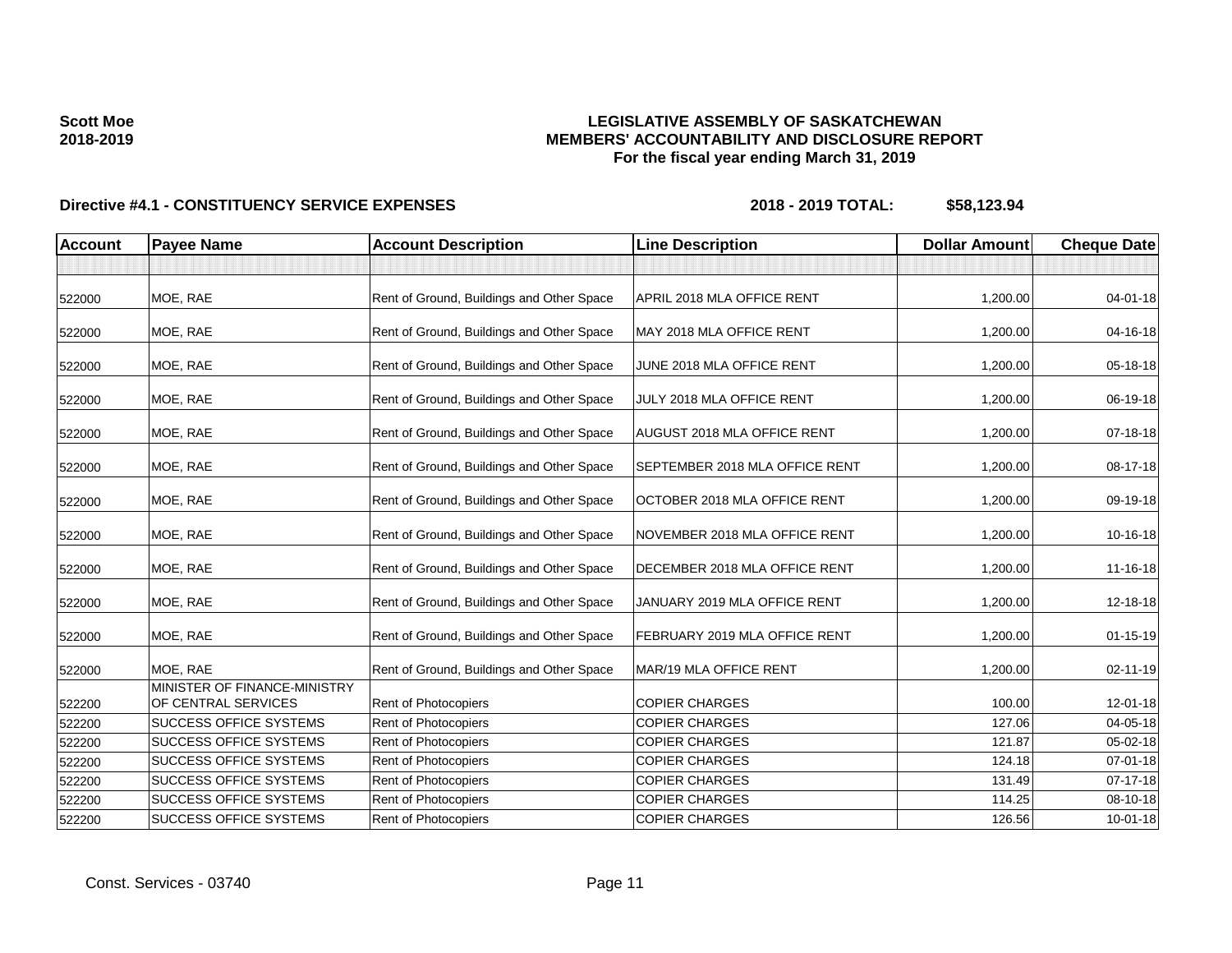### **LEGISLATIVE ASSEMBLY OF SASKATCHEWAN MEMBERS' ACCOUNTABILITY AND DISCLOSURE REPORT For the fiscal year ending March 31, 2019**

| <b>Account</b> | <b>Payee Name</b>                              | <b>Account Description</b>              | <b>Line Description</b>                                     | <b>Dollar Amount</b> | <b>Cheque Date</b> |
|----------------|------------------------------------------------|-----------------------------------------|-------------------------------------------------------------|----------------------|--------------------|
|                |                                                |                                         |                                                             |                      |                    |
| 522200         | <b>SUCCESS OFFICE SYSTEMS</b>                  | <b>Rent of Photocopiers</b>             | <b>COPIER CHARGES</b>                                       | 123.51               | $11 - 01 - 18$     |
| 522200         | <b>SUCCESS OFFICE SYSTEMS</b>                  | Rent of Photocopiers                    | <b>COPIER CHARGES</b>                                       | 113.47               | $11-02-18$         |
| 522200         | <b>SUCCESS OFFICE SYSTEMS</b>                  | Rent of Photocopiers                    | <b>COPIER CHARGES</b>                                       | 120.61               | $01 - 01 - 19$     |
| 522200         | <b>SUCCESS OFFICE SYSTEMS</b>                  | <b>Rent of Photocopiers</b>             | <b>COPIER CHARGES</b>                                       | 119.53               | $01 - 02 - 19$     |
| 522200         | <b>SUCCESS OFFICE SYSTEMS</b>                  | Rent of Photocopiers                    | <b>COPIER CHARGES</b>                                       | 106.14               | 03-01-19           |
| 522200         | <b>SUCCESS OFFICE SYSTEMS</b>                  | Rent of Photocopiers                    | <b>COPIER CHARGES</b>                                       | 149.82               | 03-01-19           |
| 522500         | TAIT INSURANCE GROUP INC.                      | <b>Insurance Premiums</b>               | INSURANCE POLICY #C 70087968-4                              | 480.18               | 03-07-19           |
| 524000         | <b>J.K. PLUMBING AND HEATING</b>               | Repairs                                 | <b>REPAIR WORK</b>                                          | 323.83               | 03-22-19           |
| 529000         | <b>COWAN IMAGING GROUP</b>                     | <b>General Contractual Services</b>     | <b>SIGN CONSTRUCTION</b>                                    | 1,975.84             | 03-12-19           |
| 529000         | HILL, DEBBIE                                   | <b>General Contractual Services</b>     | SNO REMOVAL FEBRUARY 4 - 18, 2019                           | 140.00               | 03-01-19           |
| 530000         | PATTISON OUTDOOR<br>ADVERTISING LTD.           | <b>Communications Development Costs</b> | ADVERTISING PRODUCTION PER DIEM                             | 183.13               | 03-01-19           |
| 530300         | <b>MARU GROUP CANADA INC.</b>                  | Primary Research/Focus group            | AD HOC CONSULTING - BRAND<br><b>HEALTH/TRACKING U&amp;A</b> | 632.98               | 08-01-18           |
| 530300         | MARU GROUP CANADA INC.                         | Primary Research/Focus group            | AD HOC CONSULTING-BRAND<br>HEALTH/TRACKING/U&A              | 632.98               | $10 - 01 - 18$     |
| 530300         | MARU GROUP CANADA INC.                         | Primary Research/Focus group            | <b>GROUP AD HOC CONSULTING</b>                              | 632.98               | $11 - 01 - 18$     |
| 530300         | <b>MARU GROUP CANADA INC.</b>                  | Primary Research/Focus group            | <b>GROUP AD AD CONSULTING</b>                               | 632.98               | 12-01-18           |
| 530500         | ADCANADA MEDIA INC.                            | Media Placement                         | <b>ADVERTISING</b>                                          | 364.71               | 03-28-19           |
| 530500         | CARE PRINTING & PUBLISHING INC Media Placement |                                         | <b>ADVERTISING</b>                                          | 125.00               | 08-03-18           |
| 530500         | <b>CENTURY SIGN RENTALS</b>                    | Media Placement                         | <b>ADVERTISING</b>                                          | 110.00               | 04-01-18           |
| 530500         | <b>CENTURY SIGN RENTALS</b>                    | Media Placement                         | <b>ADVERTISING</b>                                          | 110.00               | 05-01-18           |
| 530500         | <b>CENTURY SIGN RENTALS</b>                    | Media Placement                         | <b>ADVERTISING</b>                                          | 110.00               | $07 - 01 - 18$     |
| 530500         | <b>CENTURY SIGN RENTALS</b>                    | Media Placement                         | <b>ADVERTISING</b>                                          | 110.00               | 07-01-18           |
| 530500         | <b>CENTURY SIGN RENTALS</b>                    | Media Placement                         | <b>ADVERTISING</b>                                          | 110.00               | 08-01-18           |
| 530500         | <b>CENTURY SIGN RENTALS</b>                    | Media Placement                         | <b>ADVERTISING</b>                                          | 110.00               | $11-01-18$         |
| 530500         | <b>CENTURY SIGN RENTALS</b>                    | Media Placement                         | <b>ADVERTISING</b>                                          | 110.00               | $11-01-18$         |
| 530500         | <b>CENTURY SIGN RENTALS</b>                    | Media Placement                         | <b>ADVERTISING</b>                                          | 110.00               | 12-01-18           |
| 530500         | <b>CENTURY SIGN RENTALS</b>                    | Media Placement                         | <b>ADVERTISING</b>                                          | 110.00               | $01 - 01 - 19$     |
| 530500         | <b>CENTURY SIGN RENTALS</b>                    | Media Placement                         | <b>ADVERTISING</b>                                          | 110.00               | $02 - 01 - 19$     |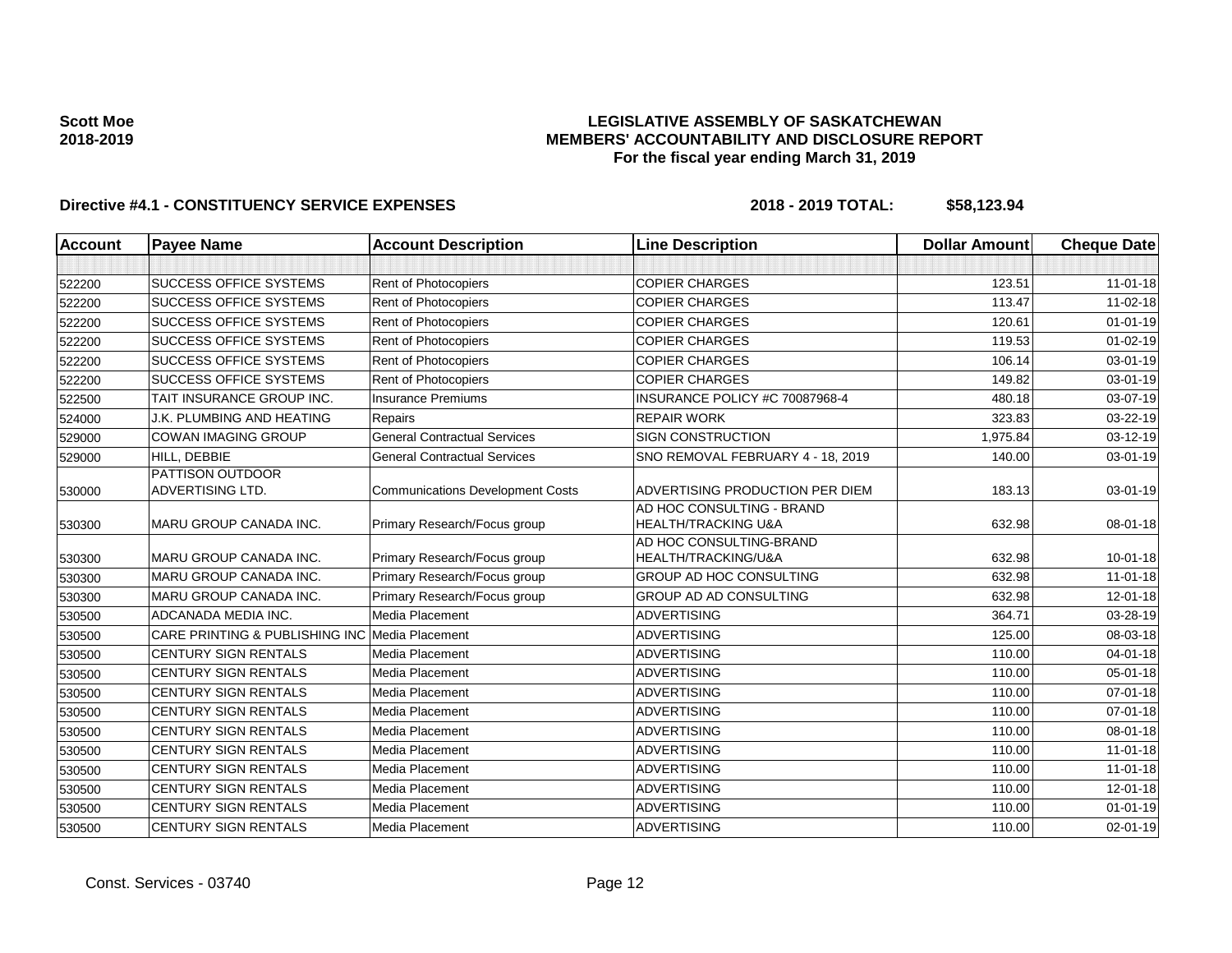### **LEGISLATIVE ASSEMBLY OF SASKATCHEWAN MEMBERS' ACCOUNTABILITY AND DISCLOSURE REPORT For the fiscal year ending March 31, 2019**

| <b>Account</b> | <b>Payee Name</b>                    | <b>Account Description</b> | <b>Line Description</b>     | <b>Dollar Amount</b> | <b>Cheque Date</b> |
|----------------|--------------------------------------|----------------------------|-----------------------------|----------------------|--------------------|
|                |                                      |                            |                             |                      |                    |
| 530500         | <b>CENTURY SIGN RENTALS</b>          | Media Placement            | <b>ADVERTISING</b>          | 110.00               | 03-01-19           |
| 530500         | <b>COMMUNITY SAFETY NET</b>          | Media Placement            | ADVERTISING - NO GST        | 150.00               | 12-06-18           |
| 530500         | <b>COWAN IMAGING GROUP</b>           | Media Placement            | <b>ADVERTISING</b>          | 206.64               | 03-08-19           |
| 530500         | <b>CREATIVE FIRE</b>                 | Media Placement            | <b>ADVERTISING</b>          | 1,061.20             | 08-17-18           |
| 530500         | <b>CREATIVE FIRE</b>                 | Media Placement            | <b>ADVERTISING</b>          | 2,316.03             | 12-01-18           |
| 530500         | <b>CREATIVE FIRE</b>                 | Media Placement            | <b>ADVERTISING</b>          | 1,462.68             | 03-26-19           |
| 530500         | FOLIOJUMPLINE PUBLISHING INC.        | Media Placement            | <b>ADVERTISING</b>          | 25.00                | $05 - 01 - 18$     |
| 530500         | FOLIOJUMPLINE PUBLISHING INC.        | Media Placement            | <b>ADVERTISING</b>          | 25.00                | 05-01-18           |
| 530500         | <b>FOLIOJUMPLINE PUBLISHING INC</b>  | Media Placement            | ADVERTISING                 | 25.00                | 05-01-18           |
| 530500         | <b>FOLIOJUMPLINE PUBLISHING INC.</b> | Media Placement            | ADVERTISING                 | 25.00                | 05-01-18           |
| 530500         | FOLIOJUMPLINE PUBLISHING INC.        | Media Placement            | <b>ADVERTISING</b>          | 25.00                | 05-01-18           |
| 530500         | FOLIOJUMPLINE PUBLISHING INC.        | Media Placement            | <b>ADVERTISING</b>          | 25.00                | 05-01-18           |
| 530500         | FOLIOJUMPLINE PUBLISHING INC.        | Media Placement            | <b>ADVERTISING</b>          | 25.00                | 05-01-18           |
| 530500         | FOLIOJUMPLINE PUBLISHING INC.        | Media Placement            | <b>ADVERTISING</b>          | 25.00                | $05 - 01 - 18$     |
| 530500         | FOLIOJUMPLINE PUBLISHING INC.        | Media Placement            | <b>ADVERTISING</b>          | 25.00                | $05 - 01 - 18$     |
| 530500         | FOLIOJUMPLINE PUBLISHING INC.        | Media Placement            | <b>ADVERTISING</b>          | 25.00                | 05-01-18           |
| 530500         | FOLIOJUMPLINE PUBLISHING INC.        | Media Placement            | <b>ADVERTISING</b>          | 25.00                | $05 - 01 - 18$     |
| 530500         | FOLIOJUMPLINE PUBLISHING INC.        | Media Placement            | <b>ADVERTISING</b>          | 75.00                | 05-05-18           |
| 530500         | FOLIOJUMPLINE PUBLISHING INC.        | Media Placement            | <b>ADVERTISING</b>          | 75.00                | 05-12-18           |
| 530500         | FOLIOJUMPLINE PUBLISHING INC.        | Media Placement            | ADVERTISING - NO GST        | 75.00                | 06-01-18           |
| 530500         | FOLIOJUMPLINE PUBLISHING INC.        | Media Placement            | ADVERTISING - NO GST        | 75.00                | 06-01-18           |
| 530500         | FOLIOJUMPLINE PUBLISHING INC.        | Media Placement            | <b>ADVERTISING</b>          | 25.00                | 06-01-18           |
| 530500         | FOLIOJUMPLINE PUBLISHING INC.        | Media Placement            | ADVERTISING - NO GST        | 25.00                | 06-01-18           |
| 530500         | FOLIOJUMPLINE PUBLISHING INC.        | Media Placement            | <b>ADVERTISING</b>          | 25.00                | 06-01-18           |
| 530500         | FOLIOJUMPLINE PUBLISHING INC.        | Media Placement            | <b>ADVERTISING</b>          | 25.00                | 06-01-18           |
| 530500         | FOLIOJUMPLINE PUBLISHING INC.        | Media Placement            | <b>ADVERTISING</b>          | 25.00                | 06-01-18           |
| 530500         | FOLIOJUMPLINE PUBLISHING INC.        | Media Placement            | <b>ADVERTISING - NO GST</b> | 50.00                | 06-02-18           |
| 530500         | FOLIOJUMPLINE PUBLISHING INC.        | Media Placement            | <b>ADVERTISING</b>          | 50.00                | $07 - 01 - 18$     |
| 530500         | FOLIOJUMPLINE PUBLISHING INC.        | Media Placement            | <b>ADVERTISING</b>          | 75.00                | $07 - 01 - 18$     |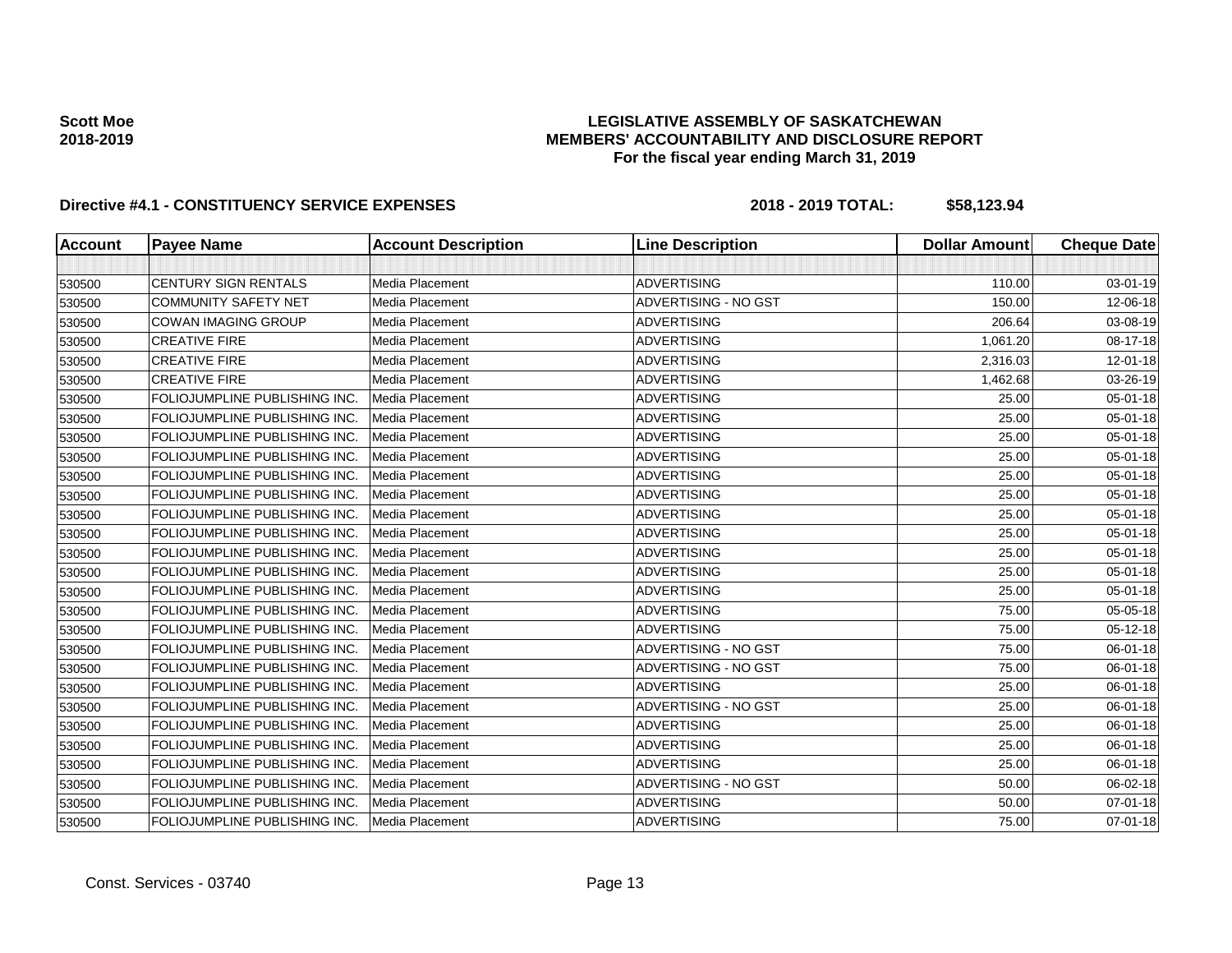### **LEGISLATIVE ASSEMBLY OF SASKATCHEWAN MEMBERS' ACCOUNTABILITY AND DISCLOSURE REPORT For the fiscal year ending March 31, 2019**

| <b>Account</b> | <b>Payee Name</b>             | <b>Account Description</b> | <b>Line Description</b> | <b>Dollar Amount</b> | <b>Cheque Date</b> |
|----------------|-------------------------------|----------------------------|-------------------------|----------------------|--------------------|
|                |                               |                            |                         |                      |                    |
| 530500         | FOLIOJUMPLINE PUBLISHING INC. | Media Placement            | <b>ADVERTISING</b>      | 75.00                | 07-01-18           |
| 530500         | FOLIOJUMPLINE PUBLISHING INC. | Media Placement            | <b>ADVERTISING</b>      | 75.00                | 07-01-18           |
| 530500         | FOLIOJUMPLINE PUBLISHING INC. | Media Placement            | <b>ADVERTISING</b>      | 75.00                | 07-07-18           |
| 530500         | FOLIOJUMPLINE PUBLISHING INC. | Media Placement            | <b>ADVERTISING</b>      | 75.00                | 07-14-18           |
| 530500         | FOLIOJUMPLINE PUBLISHING INC. | Media Placement            | <b>ADVERTISING</b>      | 75.00                | 08-01-18           |
| 530500         | FOLIOJUMPLINE PUBLISHING INC. | Media Placement            | <b>ADVERTISING</b>      | 50.00                | 10-01-18           |
| 530500         | FOLIOJUMPLINE PUBLISHING INC. | Media Placement            | <b>ADVERTISING</b>      | 75.00                | $11-01-18$         |
| 530500         | FOLIOJUMPLINE PUBLISHING INC. | Media Placement            | <b>ADVERTISING</b>      | 75.00                | $11-01-18$         |
| 530500         | FOLIOJUMPLINE PUBLISHING INC. | Media Placement            | <b>ADVERTISING</b>      | 75.00                | $11-01-18$         |
| 530500         | FOLIOJUMPLINE PUBLISHING INC. | Media Placement            | <b>ADVERTISING</b>      | 75.00                | $11-01-18$         |
| 530500         | FOLIOJUMPLINE PUBLISHING INC. | Media Placement            | <b>ADVERTISING</b>      | 75.00                | 11-13-18           |
| 530500         | FOLIOJUMPLINE PUBLISHING INC. | Media Placement            | <b>ADVERTISING</b>      | 75.00                | 12-01-18           |
| 530500         | FOLIOJUMPLINE PUBLISHING INC. | Media Placement            | <b>ADVERTISING</b>      | 75.00                | $01 - 01 - 19$     |
| 530500         | FOLIOJUMPLINE PUBLISHING INC. | Media Placement            | <b>ADVERTISING</b>      | 100.00               | $01 - 01 - 19$     |
| 530500         | FOLIOJUMPLINE PUBLISHING INC. | Media Placement            | <b>ADVERTISING</b>      | 75.00                | $01 - 01 - 19$     |
| 530500         | FOLIOJUMPLINE PUBLISHING INC. | Media Placement            | <b>ADVERTISING</b>      | 50.00                | $01 - 01 - 19$     |
| 530500         | FOLIOJUMPLINE PUBLISHING INC. | Media Placement            | <b>ADVERTISING</b>      | 75.00                | $01 - 01 - 19$     |
| 530500         | FOLIOJUMPLINE PUBLISHING INC. | Media Placement            | <b>ADVERTISING</b>      | 75.00                | $01 - 01 - 19$     |
| 530500         | FOLIOJUMPLINE PUBLISHING INC. | Media Placement            | <b>ADVERTISING</b>      | 75.00                | $01 - 01 - 19$     |
| 530500         | FOLIOJUMPLINE PUBLISHING INC. | Media Placement            | <b>ADVERTISING</b>      | 75.00                | $01 - 01 - 19$     |
| 530500         | FOLIOJUMPLINE PUBLISHING INC. | Media Placement            | <b>ADVERTISING</b>      | 75.00                | $01 - 01 - 19$     |
| 530500         | FOLIOJUMPLINE PUBLISHING INC. | Media Placement            | <b>ADVERTISING</b>      | 75.00                | $01 - 01 - 19$     |
| 530500         | FOLIOJUMPLINE PUBLISHING INC. | Media Placement            | <b>ADVERTISING</b>      | 100.00               | $01 - 01 - 19$     |
| 530500         | FOLIOJUMPLINE PUBLISHING INC. | Media Placement            | <b>ADVERTISING</b>      | 75.00                | $01 - 01 - 19$     |
| 530500         | FOLIOJUMPLINE PUBLISHING INC. | Media Placement            | <b>ADVERTISING</b>      | 75.00                | $01 - 01 - 19$     |
| 530500         | FOLIOJUMPLINE PUBLISHING INC. | Media Placement            | <b>ADVERTISING</b>      | 75.00                | $01 - 01 - 19$     |
| 530500         | FOLIOJUMPLINE PUBLISHING INC. | Media Placement            | ADVERTISING             | 75.00                | $01 - 01 - 19$     |
| 530500         | FOLIOJUMPLINE PUBLISHING INC. | Media Placement            | <b>ADVERTISING</b>      | 75.00                | $01 - 01 - 19$     |
| 530500         | FOLIOJUMPLINE PUBLISHING INC. | Media Placement            | <b>ADVERTISING</b>      | 75.00                | $01 - 05 - 19$     |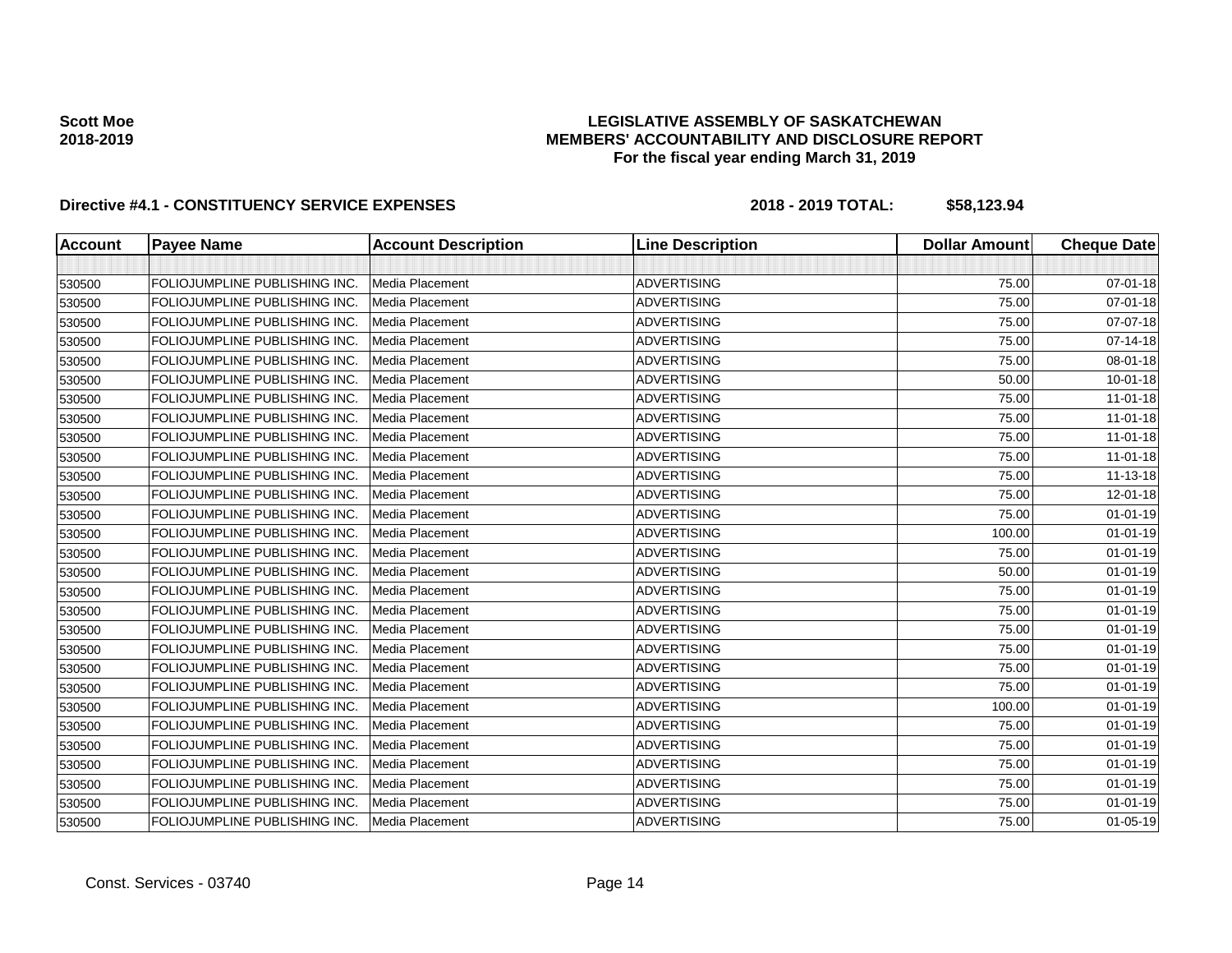### **LEGISLATIVE ASSEMBLY OF SASKATCHEWAN MEMBERS' ACCOUNTABILITY AND DISCLOSURE REPORT For the fiscal year ending March 31, 2019**

| <b>Account</b> | <b>Payee Name</b>             | <b>Account Description</b> | <b>Line Description</b> | <b>Dollar Amount</b> | <b>Cheque Date</b> |
|----------------|-------------------------------|----------------------------|-------------------------|----------------------|--------------------|
|                |                               |                            |                         |                      |                    |
| 530500         | FOLIOJUMPLINE PUBLISHING INC. | Media Placement            | <b>ADVERTISING</b>      | 75.00                | 02-01-19           |
| 530500         | FOLIOJUMPLINE PUBLISHING INC. | Media Placement            | <b>ADVERTISING</b>      | 75.00                | $02 - 01 - 19$     |
| 530500         | FOLIOJUMPLINE PUBLISHING INC. | Media Placement            | <b>ADVERTISING</b>      | 75.00                | 03-01-19           |
| 530500         | FOLIOJUMPLINE PUBLISHING INC. | Media Placement            | <b>ADVERTISING</b>      | 25.00                | 03-01-19           |
| 530500         | FOLIOJUMPLINE PUBLISHING INC. | Media Placement            | <b>ADVERTISING</b>      | 75.00                | 03-01-19           |
| 530500         | FOLIOJUMPLINE PUBLISHING INC. | Media Placement            | <b>ADVERTISING</b>      | 75.00                | 03-01-19           |
| 530500         | FOLIOJUMPLINE PUBLISHING INC. | Media Placement            | <b>ADVERTISING</b>      | 125.00               | 03-01-19           |
| 530500         | FOLIOJUMPLINE PUBLISHING INC. | Media Placement            | <b>ADVERTISING</b>      | 25.00                | 03-01-19           |
| 530500         | FOLIOJUMPLINE PUBLISHING INC. | Media Placement            | <b>ADVERTISING</b>      | 50.00                | 03-02-19           |
| 530500         | FOLIOJUMPLINE PUBLISHING INC. | Media Placement            | <b>ADVERTISING</b>      | 75.00                | 03-09-19           |
| 530500         | FOLIOJUMPLINE PUBLISHING INC. | Media Placement            | <b>ADVERTISING</b>      | 75.00                | 03-16-19           |
| 530500         | FOLIOJUMPLINE PUBLISHING INC. | Media Placement            | <b>ADVERTISING</b>      | 75.00                | 03-23-19           |
| 530500         | FOLIOJUMPLINE PUBLISHING INC. | Media Placement            | <b>ADVERTISING</b>      | 75.00                | 03-30-19           |
| 530500         | <b>JENSON PUBLISHING</b>      | Media Placement            | <b>ADVERTISING</b>      | 38.00                | $04 - 01 - 18$     |
| 530500         | <b>JENSON PUBLISHING</b>      | Media Placement            | <b>ADVERTISING</b>      | 38.00                | $04 - 12 - 18$     |
| 530500         | <b>JENSON PUBLISHING</b>      | Media Placement            | <b>ADVERTISING</b>      | 38.00                | $05 - 01 - 18$     |
| 530500         | <b>JENSON PUBLISHING</b>      | Media Placement            | <b>ADVERTISING</b>      | 38.00                | $05 - 01 - 18$     |
| 530500         | <b>JENSON PUBLISHING</b>      | Media Placement            | <b>ADVERTISING</b>      | 38.00                | 05-03-18           |
| 530500         | <b>JENSON PUBLISHING</b>      | Media Placement            | <b>ADVERTISING</b>      | 38.00                | 05-10-18           |
| 530500         | <b>JENSON PUBLISHING</b>      | Media Placement            | <b>ADVERTISING</b>      | 38.00                | 05-17-18           |
| 530500         | <b>JENSON PUBLISHING</b>      | Media Placement            | <b>ADVERTISING</b>      | 38.00                | 06-01-18           |
| 530500         | <b>JENSON PUBLISHING</b>      | Media Placement            | <b>ADVERTISING</b>      | 38.00                | 06-01-18           |
| 530500         | <b>JENSON PUBLISHING</b>      | Media Placement            | <b>ADVERTISING</b>      | 38.00                | 06-07-18           |
| 530500         | <b>JENSON PUBLISHING</b>      | Media Placement            | <b>ADVERTISING</b>      | 38.00                | $07 - 01 - 18$     |
| 530500         | <b>JENSON PUBLISHING</b>      | Media Placement            | <b>ADVERTISING</b>      | 58.00                | 07-01-18           |
| 530500         | <b>JENSON PUBLISHING</b>      | Media Placement            | <b>ADVERTISING</b>      | 38.00                | $07 - 01 - 18$     |
| 530500         | <b>JENSON PUBLISHING</b>      | Media Placement            | <b>ADVERTISING</b>      | 38.00                | 07-01-18           |
| 530500         | <b>JENSON PUBLISHING</b>      | Media Placement            | <b>ADVERTISING</b>      | 38.00                | 07-05-18           |
| 530500         | <b>JENSON PUBLISHING</b>      | Media Placement            | <b>ADVERTISING</b>      | 38.00                | $07 - 12 - 18$     |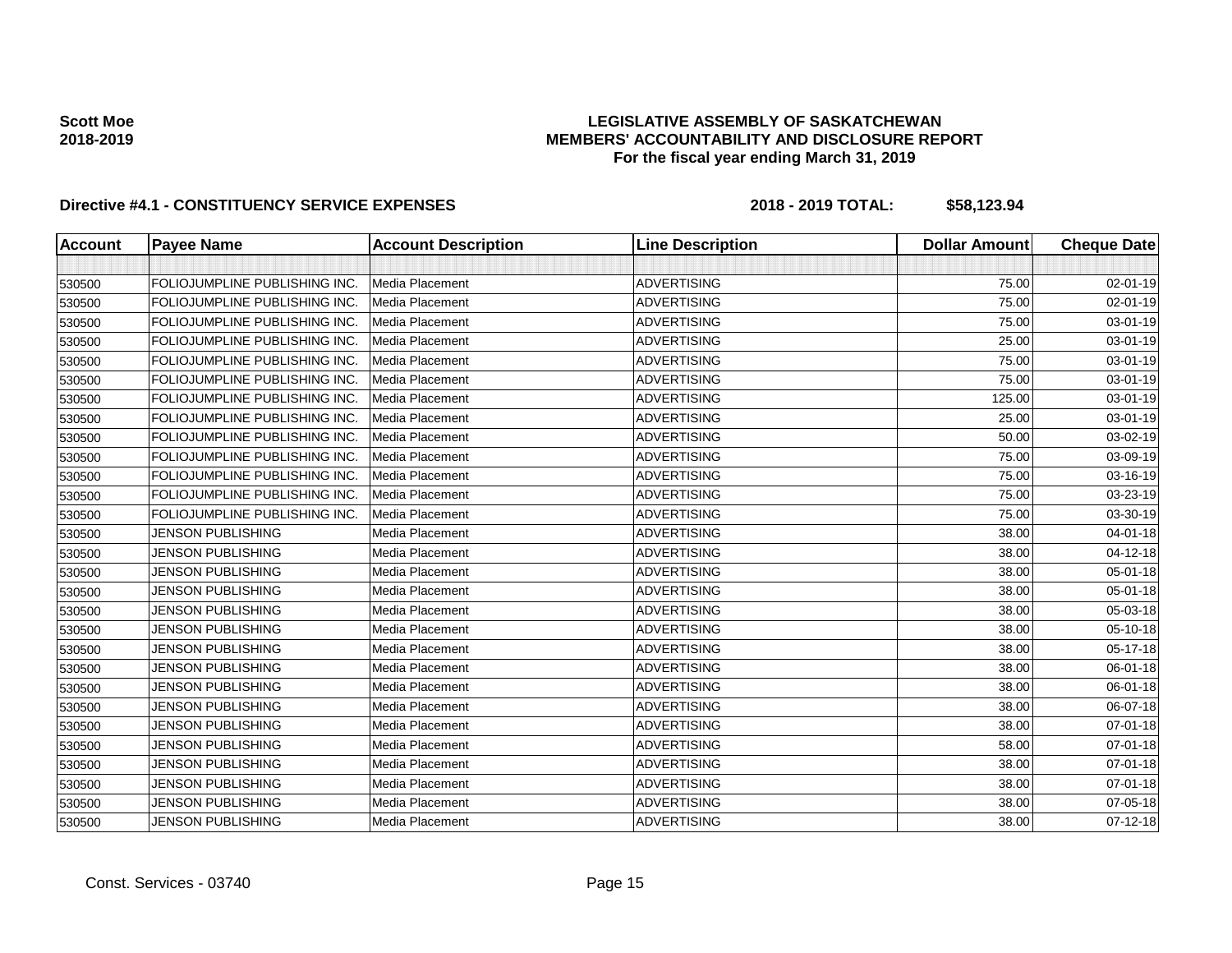### **LEGISLATIVE ASSEMBLY OF SASKATCHEWAN MEMBERS' ACCOUNTABILITY AND DISCLOSURE REPORT For the fiscal year ending March 31, 2019**

| <b>Account</b> | <b>Payee Name</b>        | <b>Account Description</b> | <b>Line Description</b> | <b>Dollar Amount</b> | <b>Cheque Date</b> |
|----------------|--------------------------|----------------------------|-------------------------|----------------------|--------------------|
|                |                          |                            |                         |                      |                    |
| 530500         | <b>JENSON PUBLISHING</b> | Media Placement            | <b>ADVERTISING</b>      | 38.00                | 07-19-18           |
| 530500         | <b>JENSON PUBLISHING</b> | Media Placement            | <b>ADVERTISING</b>      | 107.60               | 07-19-18           |
| 530500         | <b>JENSON PUBLISHING</b> | Media Placement            | <b>ADVERTISING</b>      | 38.00                | 08-01-18           |
| 530500         | <b>JENSON PUBLISHING</b> | Media Placement            | <b>ADVERTISING</b>      | 38.00                | 08-02-18           |
| 530500         | <b>JENSON PUBLISHING</b> | Media Placement            | <b>ADVERTISING</b>      | 38.00                | 08-09-18           |
| 530500         | <b>JENSON PUBLISHING</b> | Media Placement            | <b>ADVERTISING</b>      | 38.00                | 08-16-18           |
| 530500         | <b>JENSON PUBLISHING</b> | Media Placement            | <b>ADVERTISING</b>      | 38.00                | 09-01-18           |
| 530500         | <b>JENSON PUBLISHING</b> | Media Placement            | <b>ADVERTISING</b>      | 38.00                | 09-01-18           |
| 530500         | <b>JENSON PUBLISHING</b> | Media Placement            | <b>ADVERTISING</b>      | 38.00                | $10 - 01 - 18$     |
| 530500         | <b>JENSON PUBLISHING</b> | Media Placement            | <b>ADVERTISING</b>      | 38.00                | $10 - 01 - 18$     |
| 530500         | <b>JENSON PUBLISHING</b> | Media Placement            | <b>ADVERTISING</b>      | 38.00                | $10 - 01 - 18$     |
| 530500         | <b>JENSON PUBLISHING</b> | Media Placement            | <b>ADVERTISING</b>      | 71.50                | 11-01-18           |
| 530500         | <b>JENSON PUBLISHING</b> | Media Placement            | <b>ADVERTISING</b>      | 38.00                | $11-01-18$         |
| 530500         | <b>JENSON PUBLISHING</b> | Media Placement            | ADVERTISING             | 75.00                | 11-01-18           |
| 530500         | JENSON PUBLISHING        | Media Placement            | <b>ADVERTISING</b>      | 38.00                | $11-01-18$         |
| 530500         | <b>JENSON PUBLISHING</b> | Media Placement            | <b>ADVERTISING</b>      | 38.00                | $11-01-18$         |
| 530500         | <b>JENSON PUBLISHING</b> | Media Placement            | <b>ADVERTISING</b>      | 38.00                | $11-01-18$         |
| 530500         | <b>JENSON PUBLISHING</b> | Media Placement            | <b>ADVERTISING</b>      | 38.00                | $11-01-18$         |
| 530500         | <b>JENSON PUBLISHING</b> | Media Placement            | ADVERTISING             | 38.00                | $11-01-18$         |
| 530500         | <b>JENSON PUBLISHING</b> | Media Placement            | <b>ADVERTISING</b>      | 105.00               | 11-08-18           |
| 530500         | <b>JENSON PUBLISHING</b> | Media Placement            | <b>ADVERTISING</b>      | 38.00                | 11-08-18           |
| 530500         | <b>JENSON PUBLISHING</b> | Media Placement            | <b>ADVERTISING</b>      | 38.00                | 11-15-18           |
| 530500         | <b>JENSON PUBLISHING</b> | Media Placement            | <b>ADVERTISING</b>      | 38.00                | 12-01-18           |
| 530500         | <b>JENSON PUBLISHING</b> | Media Placement            | <b>ADVERTISING</b>      | 38.00                | 12-01-18           |
| 530500         | <b>JENSON PUBLISHING</b> | Media Placement            | <b>ADVERTISING</b>      | 38.00                | 12-06-18           |
| 530500         | <b>JENSON PUBLISHING</b> | Media Placement            | <b>ADVERTISING</b>      | 12.50                | $01 - 01 - 19$     |
| 530500         | <b>JENSON PUBLISHING</b> | Media Placement            | ADVERTISING             | 38.00                | $01 - 01 - 19$     |
| 530500         | <b>JENSON PUBLISHING</b> | Media Placement            | <b>ADVERTISING</b>      | 134.54               | $01 - 01 - 19$     |
| 530500         | <b>JENSON PUBLISHING</b> | Media Placement            | <b>ADVERTISING</b>      | 12.50                | $01 - 01 - 19$     |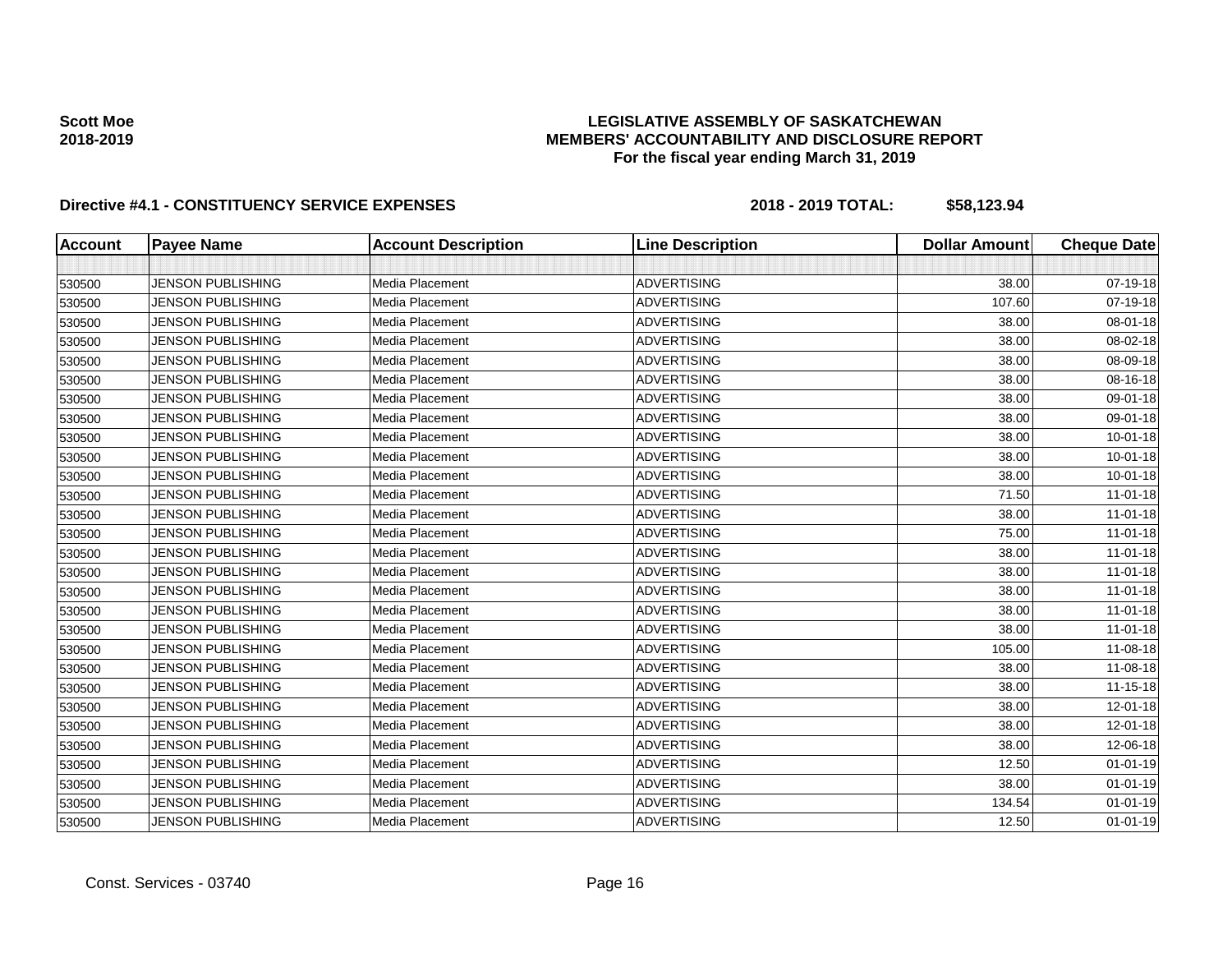### **LEGISLATIVE ASSEMBLY OF SASKATCHEWAN MEMBERS' ACCOUNTABILITY AND DISCLOSURE REPORT For the fiscal year ending March 31, 2019**

| <b>Account</b> | <b>Payee Name</b>                             | <b>Account Description</b> | <b>Line Description</b> | <b>Dollar Amount</b> | <b>Cheque Date</b> |
|----------------|-----------------------------------------------|----------------------------|-------------------------|----------------------|--------------------|
|                |                                               |                            |                         |                      |                    |
| 530500         | <b>JENSON PUBLISHING</b>                      | Media Placement            | <b>ADVERTISING</b>      | 38.00                | $01 - 01 - 19$     |
| 530500         | <b>JENSON PUBLISHING</b>                      | Media Placement            | <b>ADVERTISING</b>      | 38.00                | $01 - 10 - 19$     |
| 530500         | <b>JENSON PUBLISHING</b>                      | Media Placement            | <b>ADVERTISING</b>      | 38.00                | $01 - 17 - 19$     |
| 530500         | <b>JENSON PUBLISHING</b>                      | Media Placement            | <b>ADVERTISING</b>      | 38.00                | $02 - 01 - 19$     |
| 530500         | <b>JENSON PUBLISHING</b>                      | Media Placement            | <b>ADVERTISING</b>      | 38.00                | $02 - 01 - 19$     |
| 530500         | <b>JENSON PUBLISHING</b>                      | Media Placement            | <b>ADVERTISING</b>      | 98.46                | 03-01-19           |
| 530500         | <b>JENSON PUBLISHING</b>                      | Media Placement            | <b>ADVERTISING</b>      | 38.00                | 03-01-19           |
| 530500         | <b>JENSON PUBLISHING</b>                      | Media Placement            | <b>ADVERTISING</b>      | 38.00                | 03-01-19           |
| 530500         | <b>JENSON PUBLISHING</b>                      | Media Placement            | <b>ADVERTISING</b>      | 57.00                | 03-01-19           |
| 530500         | <b>JENSON PUBLISHING</b>                      | Media Placement            | <b>ADVERTISING</b>      | 38.00                | 03-01-19           |
| 530500         | <b>JENSON PUBLISHING</b>                      | Media Placement            | <b>ADVERTISING</b>      | 38.00                | 03-01-19           |
| 530500         | <b>JENSON PUBLISHING</b>                      | Media Placement            | <b>ADVERTISING</b>      | 46.66                | 03-01-19           |
| 530500         | <b>JENSON PUBLISHING</b>                      | Media Placement            | <b>ADVERTISING</b>      | 38.00                | 03-07-19           |
| 530500         | <b>JENSON PUBLISHING</b>                      | Media Placement            | <b>ADVERTISING</b>      | 38.00                | 03-14-19           |
| 530500         | <b>JENSON PUBLISHING</b>                      | Media Placement            | <b>ADVERTISING</b>      | 38.00                | 03-21-19           |
| 530500         | <b>JENSON PUBLISHING</b>                      | Media Placement            | <b>ADVERTISING</b>      | 38.00                | 03-28-19           |
| 530500         | <b>JIM PATTISON BROADCAST</b><br><b>GROUP</b> | Media Placement            | ADVERTISING - NO GST    | 500.00               | 06-01-18           |
| 530500         | JIM PATTISON BROADCAST<br><b>GROUP</b>        | Media Placement            | <b>ADVERTISING</b>      | 225.00               | 03-01-19           |
| 530500         | <b>JIM PATTISON BROADCAST</b><br><b>GROUP</b> | Media Placement            | <b>ADVERTISING</b>      | 752.00               | 03-01-19           |
| 530500         | <b>JIM PATTISON BROADCAST</b><br><b>GROUP</b> | Media Placement            | <b>ADVERTISING</b>      | 720.00               | 03-01-19           |
|                | <b>JIM PATTISON BROADCAST</b>                 |                            |                         |                      |                    |
| 530500         | <b>GROUP</b>                                  | Media Placement            | <b>ADVERTISING</b>      | 235.00               | 03-01-19           |
| 530500         | <b>OUTFRONT MEDIA CANADA</b>                  | Media Placement            | <b>ADVERTISING</b>      | 1,900.00             | $01 - 01 - 19$     |
| 530500         | OUTFRONT MEDIA CANADA                         | Media Placement            | <b>ADVERTISING</b>      | 1,600.00             | 03-01-19           |
| 530500         | <b>OUTFRONT MEDIA CANADA</b>                  | Media Placement            | <b>ADVERTISING</b>      | 1,600.00             | 03-01-19           |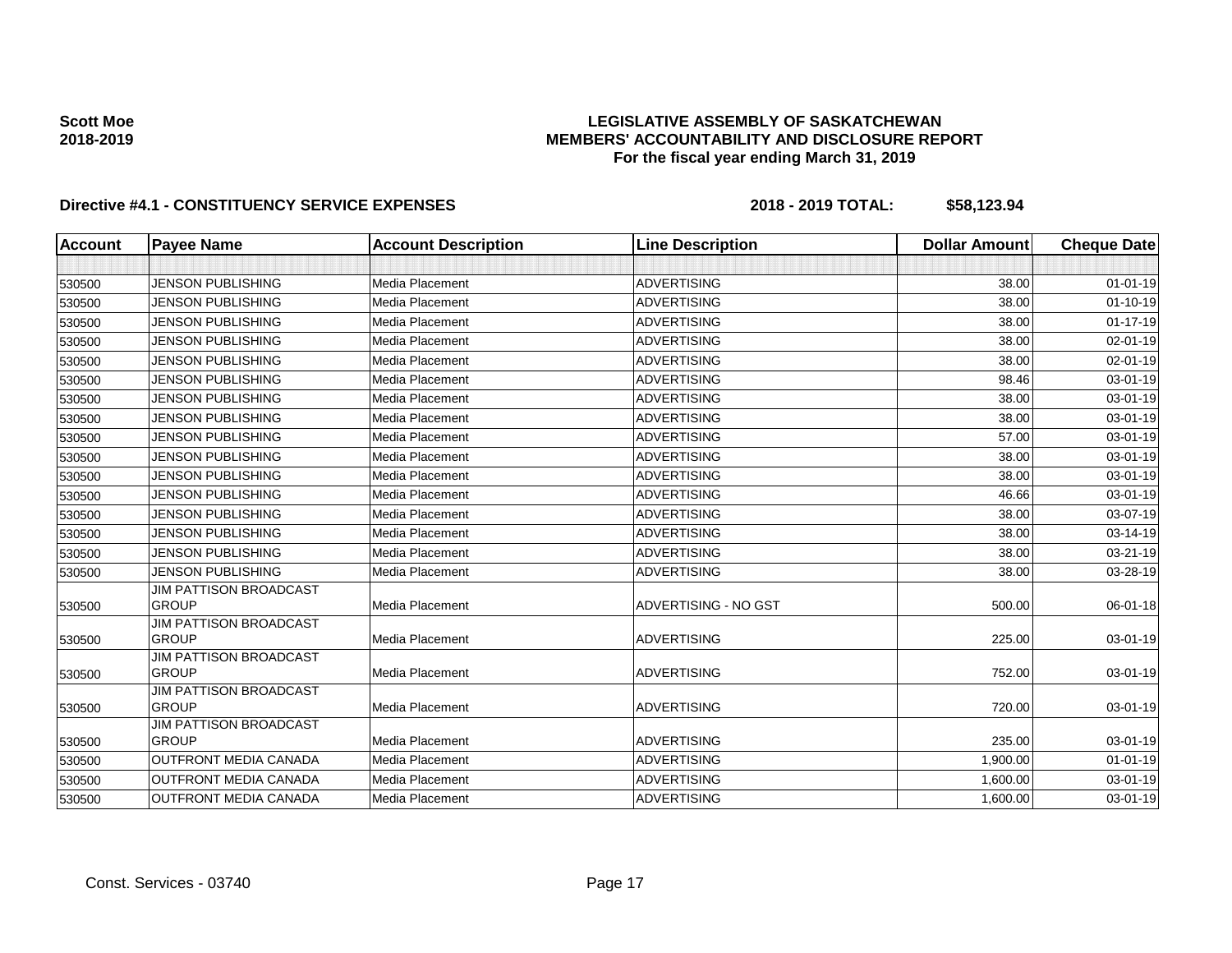### **LEGISLATIVE ASSEMBLY OF SASKATCHEWAN MEMBERS' ACCOUNTABILITY AND DISCLOSURE REPORT For the fiscal year ending March 31, 2019**

| Account | <b>Payee Name</b>                                  | <b>Account Description</b> | <b>Line Description</b> | <b>Dollar Amount</b> | <b>Cheque Date</b> |
|---------|----------------------------------------------------|----------------------------|-------------------------|----------------------|--------------------|
|         |                                                    |                            |                         |                      |                    |
|         | <b>PATTISON OUTDOOR</b>                            |                            |                         |                      |                    |
| 530500  | <b>ADVERTISING LTD.</b>                            | Media Placement            | <b>ADVERTISING</b>      | 596.72               | 03-01-19           |
| 530500  | <b>PNG PRAIRIE NEWSPAPER GROUP Media Placement</b> |                            | <b>ADVERTISING</b>      | 64.72                | $04 - 11 - 18$     |
| 530500  | <b>PNG PRAIRIE NEWSPAPER GROUP Media Placement</b> |                            | <b>ADVERTISING</b>      | 64.72                | 05-01-18           |
| 530500  | <b>PNG PRAIRIE NEWSPAPER GROUP Media Placement</b> |                            | <b>ADVERTISING</b>      | 64.72                | 05-01-18           |
| 530500  | <b>PNG PRAIRIE NEWSPAPER GROUP Media Placement</b> |                            | <b>ADVERTISING</b>      | 64.72                | 05-01-18           |
| 530500  | <b>PNG PRAIRIE NEWSPAPER GROUP Media Placement</b> |                            | <b>ADVERTISING</b>      | 64.72                | 05-09-18           |
| 530500  | <b>PNG PRAIRIE NEWSPAPER GROUP Media Placement</b> |                            | <b>ADVERTISING</b>      | 64.72                | 05-16-18           |
| 530500  | <b>PNG PRAIRIE NEWSPAPER GROUP Media Placement</b> |                            | <b>ADVERTISING</b>      | 64.72                | 06-01-18           |
| 530500  | <b>PNG PRAIRIE NEWSPAPER GROUP Media Placement</b> |                            | <b>ADVERTISING</b>      | 64.72                | 06-01-18           |
| 530500  | <b>PNG PRAIRIE NEWSPAPER GROUP Media Placement</b> |                            | <b>ADVERTISING</b>      | 64.72                | 06-01-18           |
| 530500  | <b>PNG PRAIRIE NEWSPAPER GROUP Media Placement</b> |                            | <b>ADVERTISING</b>      | 64.72                | 07-01-18           |
| 530500  | <b>PNG PRAIRIE NEWSPAPER GROUP Media Placement</b> |                            | <b>ADVERTISING</b>      | 64.72                | 07-01-18           |
| 530500  | PNG PRAIRIE NEWSPAPER GROUP Media Placement        |                            | <b>ADVERTISING</b>      | 64.72                | 07-01-18           |
| 530500  | <b>PNG PRAIRIE NEWSPAPER GROUP Media Placement</b> |                            | <b>ADVERTISING</b>      | 64.72                | 07-01-18           |
| 530500  | <b>PNG PRAIRIE NEWSPAPER GROUP Media Placement</b> |                            | <b>ADVERTISING</b>      | 64.72                | $07 - 11 - 18$     |
| 530500  | PNG PRAIRIE NEWSPAPER GROUP Media Placement        |                            | <b>ADVERTISING</b>      | 64.72                | 07-18-18           |
| 530500  | <b>PNG PRAIRIE NEWSPAPER GROUP Media Placement</b> |                            | <b>ADVERTISING</b>      | 64.72                | $08 - 01 - 18$     |
| 530500  | PNG PRAIRIE NEWSPAPER GROUP Media Placement        |                            | <b>ADVERTISING</b>      | 64.72                | 08-01-18           |
| 530500  | <b>PNG PRAIRIE NEWSPAPER GROUP Media Placement</b> |                            | <b>ADVERTISING</b>      | 64.72                | 08-08-18           |
| 530500  | <b>PNG PRAIRIE NEWSPAPER GROUP Media Placement</b> |                            | <b>ADVERTISING</b>      | 64.72                | 08-15-18           |
| 530500  | PNG PRAIRIE NEWSPAPER GROUP Media Placement        |                            | <b>ADVERTISING</b>      | 64.72                | 09-01-18           |
| 530500  | <b>PNG PRAIRIE NEWSPAPER GROUP Media Placement</b> |                            | <b>ADVERTISING</b>      | 64.72                | 09-01-18           |
| 530500  | PNG PRAIRIE NEWSPAPER GROUP Media Placement        |                            | <b>ADVERTISING</b>      | 64.72                | $10 - 01 - 18$     |
| 530500  | <b>PNG PRAIRIE NEWSPAPER GROUP Media Placement</b> |                            | <b>ADVERTISING</b>      | 64.72                | $10 - 01 - 18$     |
| 530500  | <b>PNG PRAIRIE NEWSPAPER GROUP Media Placement</b> |                            | <b>ADVERTISING</b>      | 64.72                | $10 - 01 - 18$     |
| 530500  | PNG PRAIRIE NEWSPAPER GROUP Media Placement        |                            | <b>ADVERTISING</b>      | 64.72                | 10-01-18           |
| 530500  | <b>PNG PRAIRIE NEWSPAPER GROUP Media Placement</b> |                            | <b>ADVERTISING</b>      | 64.72                | $11-01-18$         |
| 530500  | PNG PRAIRIE NEWSPAPER GROUP Media Placement        |                            | <b>ADVERTISING</b>      | 64.72                | $11-01-18$         |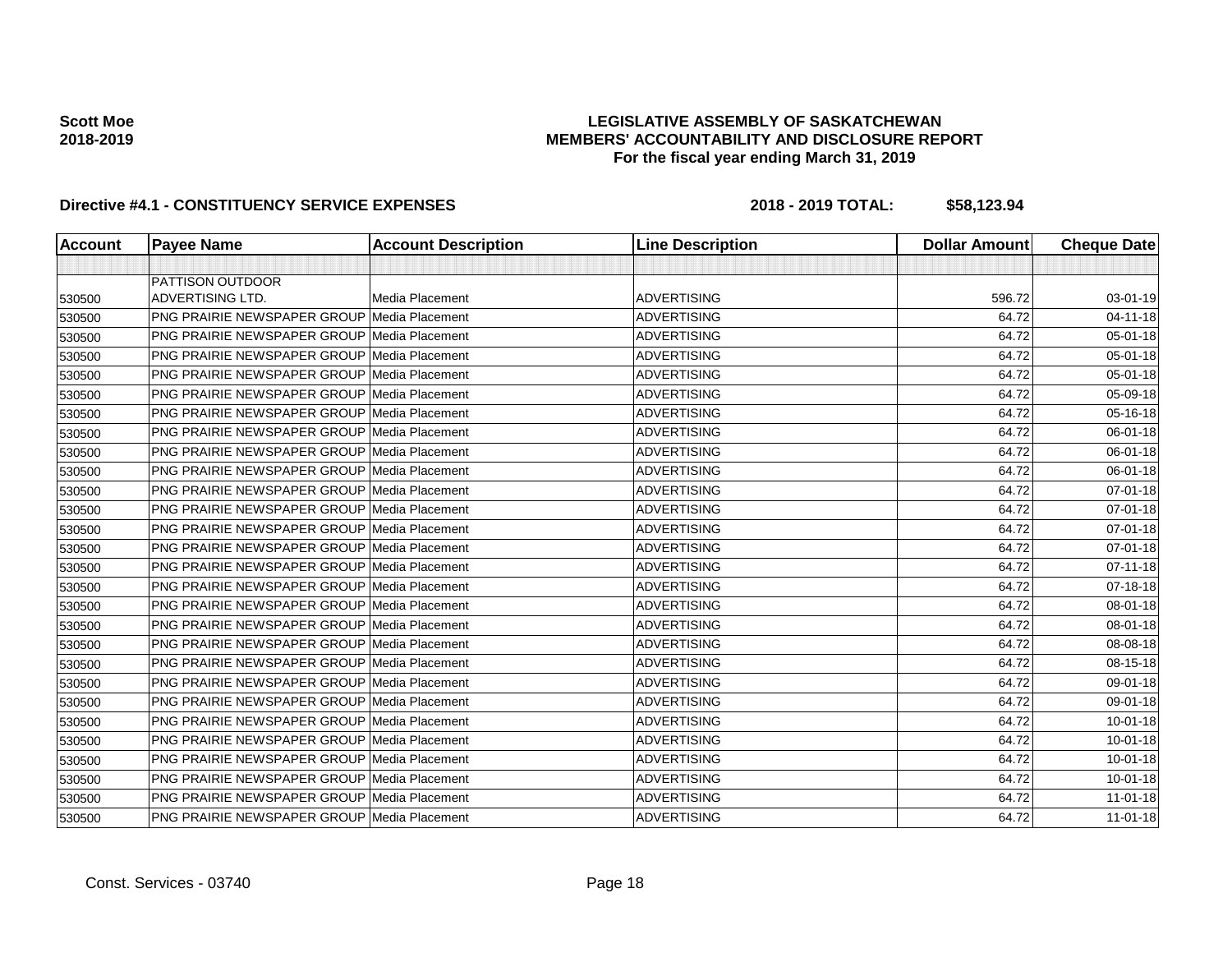### **LEGISLATIVE ASSEMBLY OF SASKATCHEWAN MEMBERS' ACCOUNTABILITY AND DISCLOSURE REPORT For the fiscal year ending March 31, 2019**

| <b>Account</b> | <b>Payee Name</b>                                                 | <b>Account Description</b> | <b>Line Description</b> | <b>Dollar Amount</b> | <b>Cheque Date</b> |
|----------------|-------------------------------------------------------------------|----------------------------|-------------------------|----------------------|--------------------|
|                |                                                                   |                            |                         |                      |                    |
| 530500         | <b>PNG PRAIRIE NEWSPAPER GROUP Media Placement</b>                |                            | <b>ADVERTISING</b>      | 64.72                | $11-01-18$         |
| 530500         | <b>PNG PRAIRIE NEWSPAPER GROUP Media Placement</b>                |                            | <b>ADVERTISING</b>      | 64.72                | $11-01-18$         |
| 530500         | <b>PNG PRAIRIE NEWSPAPER GROUP Media Placement</b>                |                            | <b>ADVERTISING</b>      | 64.72                | $11 - 01 - 18$     |
| 530500         | <b>PNG PRAIRIE NEWSPAPER GROUP Media Placement</b>                |                            | <b>ADVERTISING</b>      | 64.72                | $11 - 07 - 18$     |
| 530500         | <b>PNG PRAIRIE NEWSPAPER GROUP Media Placement</b>                |                            | <b>ADVERTISING</b>      | 64.72                | $11 - 14 - 18$     |
| 530500         | <b>PNG PRAIRIE NEWSPAPER GROUP Media Placement</b>                |                            | <b>ADVERTISING</b>      | 64.72                | $12 - 01 - 18$     |
| 530500         | <b>PNG PRAIRIE NEWSPAPER GROUP Media Placement</b>                |                            | <b>ADVERTISING</b>      | 64.72                | $12 - 01 - 18$     |
| 530500         | <b>PNG PRAIRIE NEWSPAPER GROUP Media Placement</b>                |                            | <b>ADVERTISING</b>      | 64.72                | $01 - 01 - 19$     |
| 530500         | <b>PNG PRAIRIE NEWSPAPER GROUP Media Placement</b>                |                            | <b>ADVERTISING</b>      | 64.72                | $01 - 01 - 19$     |
| 530500         | <b>PNG PRAIRIE NEWSPAPER GROUP Media Placement</b>                |                            | <b>ADVERTISING</b>      | 64.72                | $01 - 01 - 19$     |
| 530500         | <b>PNG PRAIRIE NEWSPAPER GROUP Media Placement</b>                |                            | <b>ADVERTISING</b>      | 162.90               | $01 - 01 - 19$     |
| 530500         | <b>PNG PRAIRIE NEWSPAPER GROUP Media Placement</b>                |                            | <b>ADVERTISING</b>      | 64.72                | $01 - 01 - 19$     |
| 530500         | <b>PNG PRAIRIE NEWSPAPER GROUP Media Placement</b>                |                            | <b>ADVERTISING</b>      | 64.72                | $01 - 09 - 19$     |
| 530500         | PNG PRAIRIE NEWSPAPER GROUP Media Placement                       |                            | <b>ADVERTISING</b>      | 64.72                | $01 - 16 - 19$     |
| 530500         | <b>PNG PRAIRIE NEWSPAPER GROUP Media Placement</b>                |                            | <b>ADVERTISING</b>      | 64.72                | 02-01-19           |
| 530500         | PNG PRAIRIE NEWSPAPER GROUP Media Placement                       |                            | <b>ADVERTISING</b>      | 64.72                | $02 - 01 - 19$     |
| 530500         | <b>PNG PRAIRIE NEWSPAPER GROUP Media Placement</b>                |                            | <b>ADVERTISING</b>      | 64.72                | $02 - 01 - 19$     |
| 530500         | PNG PRAIRIE NEWSPAPER GROUP Media Placement                       |                            | <b>ADVERTISING</b>      | 64.72                | 03-01-19           |
| 530500         | <b>PNG PRAIRIE NEWSPAPER GROUP Media Placement</b>                |                            | <b>ADVERTISING</b>      | 64.72                | 03-01-19           |
| 530500         | <b>PNG PRAIRIE NEWSPAPER GROUP Media Placement</b>                |                            | <b>ADVERTISING</b>      | 64.72                | 03-01-19           |
| 530500         | <b>PNG PRAIRIE NEWSPAPER GROUP Media Placement</b>                |                            | <b>ADVERTISING</b>      | 64.72                | 03-01-19           |
| 530500         | <b>PNG PRAIRIE NEWSPAPER GROUP Media Placement</b>                |                            | <b>ADVERTISING</b>      | 64.72                | 03-13-19           |
| 530500         | <b>PNG PRAIRIE NEWSPAPER GROUP Media Placement</b>                |                            | <b>ADVERTISING</b>      | 64.72                | 03-20-19           |
| 530500         | <b>PNG PRAIRIE NEWSPAPER GROUP Media Placement</b>                |                            | <b>ADVERTISING</b>      | 64.72                | 03-27-19           |
| 530500         | <b>PNG PRAIRIE NEWSPAPER GROUP Media Placement</b>                |                            | <b>ADVERTISING</b>      | 64.72                | 03-31-19           |
|                | <b>SASKATCHEWAN BASEBALL HALL</b><br>OF FAME & MUSEUM ASSOCIATION |                            |                         |                      |                    |
| 530500         | <b>INC</b>                                                        | Media Placement            | <b>ADVERTISING</b>      | 50.00                | 09-01-18           |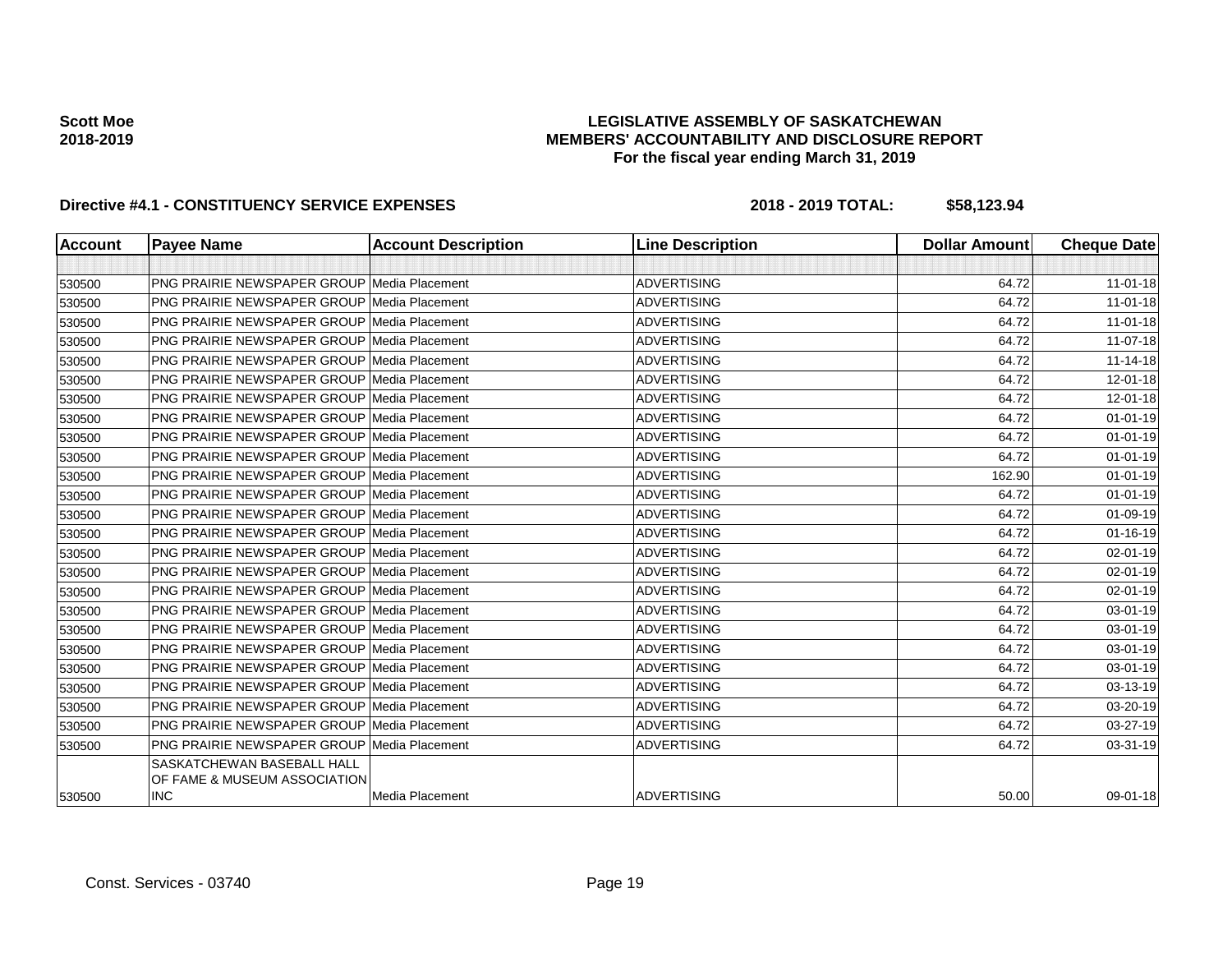### **LEGISLATIVE ASSEMBLY OF SASKATCHEWAN MEMBERS' ACCOUNTABILITY AND DISCLOSURE REPORT For the fiscal year ending March 31, 2019**

| <b>Account</b> | <b>Payee Name</b>                                            | <b>Account Description</b> | <b>Line Description</b> | <b>Dollar Amount</b> | <b>Cheque Date</b> |
|----------------|--------------------------------------------------------------|----------------------------|-------------------------|----------------------|--------------------|
|                |                                                              |                            |                         |                      |                    |
| 530500         | <b>SASKATCHEWAN PARTY CAUCUS</b>                             | <b>Media Placement</b>     | <b>ADVERTISING</b>      | 1,932.00             | 03-01-19           |
| 530500         | SHELLBROOK CHRONICLE A<br>DIVISION OF PEPPERFRAM LTD.        | Media Placement            | <b>ADVERTISING</b>      | 89.00                | 04-01-18           |
| 530500         | <b>SHELLBROOK CHRONICLE A</b><br>DIVISION OF PEPPERFRAM LTD. | Media Placement            | <b>ADVERTISING</b>      | 78.00                | 05-01-18           |
| 530500         | <b>SHELLBROOK CHRONICLE A</b><br>DIVISION OF PEPPERFRAM LTD. | Media Placement            | <b>ADVERTISING</b>      | 89.00                | 05-01-18           |
| 530500         | <b>SHELLBROOK CHRONICLE A</b><br>DIVISION OF PEPPERFRAM LTD. | Media Placement            | <b>ADVERTISING</b>      | 78.00                | 05-01-18           |
| 530500         | <b>SHELLBROOK CHRONICLE A</b><br>DIVISION OF PEPPERFRAM LTD. | Media Placement            | <b>ADVERTISING</b>      | 89.00                | 05-01-18           |
| 530500         | <b>SHELLBROOK CHRONICLE A</b><br>DIVISION OF PEPPERFRAM LTD. | Media Placement            | <b>ADVERTISING</b>      | 78.00                | 05-04-18           |
| 530500         | <b>SHELLBROOK CHRONICLE A</b><br>DIVISION OF PEPPERFRAM LTD. | <b>Media Placement</b>     | <b>ADVERTISING</b>      | 89.00                | 05-04-18           |
| 530500         | SHELLBROOK CHRONICLE A<br>DIVISION OF PEPPERFRAM LTD.        | Media Placement            | <b>ADVERTISING</b>      | 89.00                | 05-18-18           |
| 530500         | <b>SHELLBROOK CHRONICLE A</b><br>DIVISION OF PEPPERFRAM LTD. | <b>Media Placement</b>     | <b>ADVERTISING</b>      | 78.00                | 05-18-18           |
| 530500         | <b>SHELLBROOK CHRONICLE A</b><br>DIVISION OF PEPPERFRAM LTD. | <b>Media Placement</b>     | <b>ADVERTISING</b>      | 78.00                | 06-01-18           |
| 530500         | <b>SHELLBROOK CHRONICLE A</b><br>DIVISION OF PEPPERFRAM LTD. | <b>Media Placement</b>     | <b>ADVERTISING</b>      | 89.00                | 06-01-18           |
| 530500         | <b>SHELLBROOK CHRONICLE A</b><br>DIVISION OF PEPPERFRAM LTD. | Media Placement            | <b>ADVERTISING</b>      | 56.00                | 06-08-18           |
| 530500         | <b>SHELLBROOK CHRONICLE A</b><br>DIVISION OF PEPPERFRAM LTD. | Media Placement            | <b>ADVERTISING</b>      | 78.00                | 06-08-18           |
| 530500         | SHELLBROOK CHRONICLE A<br>DIVISION OF PEPPERFRAM LTD.        | <b>Media Placement</b>     | ADVERTISING             | 78.00                | $07 - 01 - 18$     |
| 530500         | <b>SHELLBROOK CHRONICLE A</b><br>DIVISION OF PEPPERFRAM LTD. | Media Placement            | <b>ADVERTISING</b>      | 117.50               | $07 - 01 - 18$     |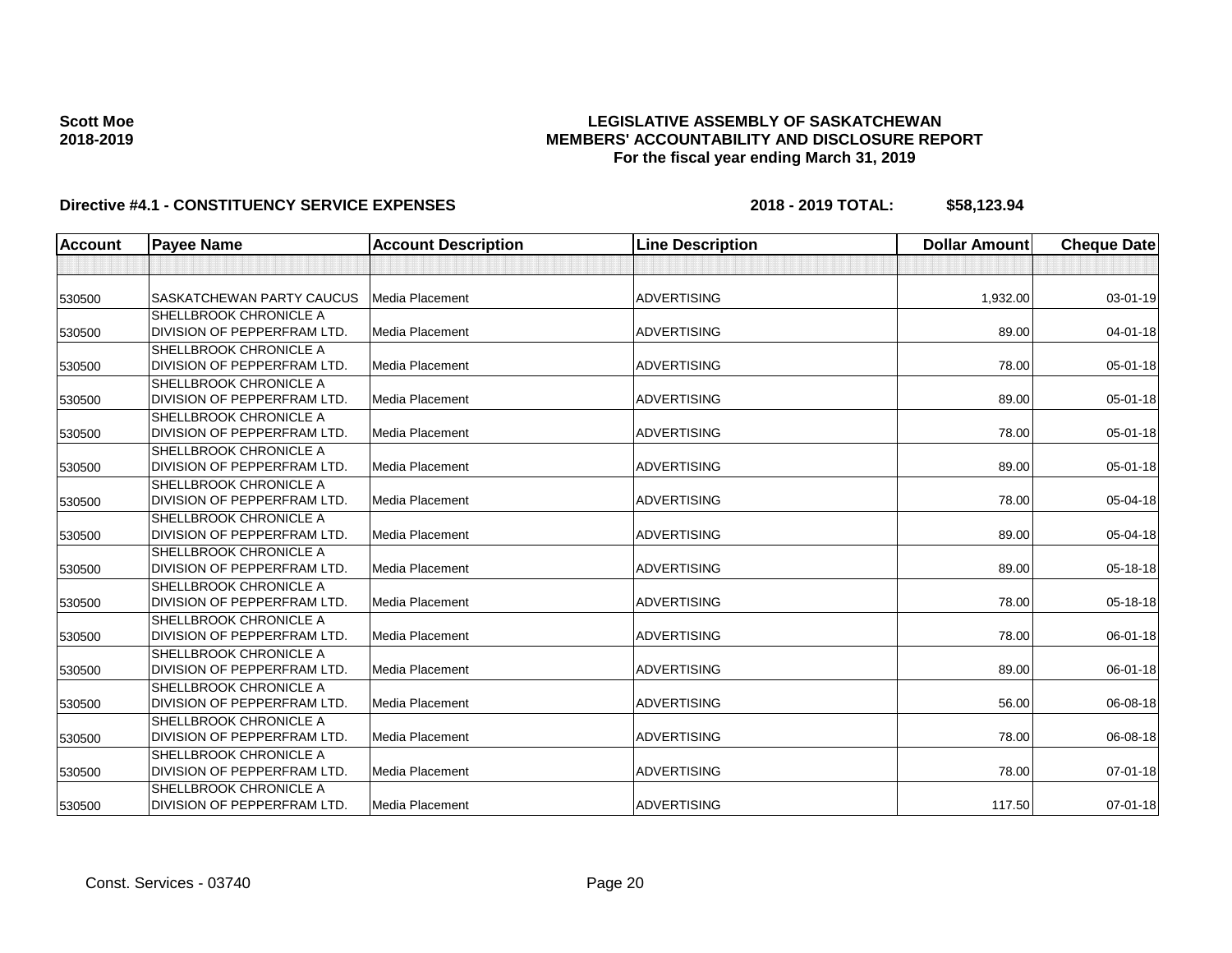### **LEGISLATIVE ASSEMBLY OF SASKATCHEWAN MEMBERS' ACCOUNTABILITY AND DISCLOSURE REPORT For the fiscal year ending March 31, 2019**

| <b>Account</b> | <b>Payee Name</b>                  | <b>Account Description</b> | <b>Line Description</b> | <b>Dollar Amount</b> | <b>Cheque Date</b> |
|----------------|------------------------------------|----------------------------|-------------------------|----------------------|--------------------|
|                |                                    |                            |                         |                      |                    |
|                | SHELLBROOK CHRONICLE A             |                            |                         |                      |                    |
| 530500         | DIVISION OF PEPPERFRAM LTD.        | Media Placement            | <b>ADVERTISING</b>      | 85.00                | 07-01-18           |
|                | SHELLBROOK CHRONICLE A             |                            |                         |                      |                    |
| 530500         | DIVISION OF PEPPERFRAM LTD.        | Media Placement            | <b>ADVERTISING</b>      | 89.00                | 07-01-18           |
|                | <b>SHELLBROOK CHRONICLE A</b>      |                            |                         |                      |                    |
| 530500         | DIVISION OF PEPPERFRAM LTD.        | <b>Media Placement</b>     | <b>ADVERTISING</b>      | 78.00                | 07-05-18           |
|                | <b>SHELLBROOK CHRONICLE A</b>      |                            |                         |                      |                    |
| 530500         | DIVISION OF PEPPERFRAM LTD.        | Media Placement            | <b>ADVERTISING</b>      | 89.00                | 07-05-18           |
|                | <b>SHELLBROOK CHRONICLE A</b>      |                            |                         |                      |                    |
| 530500         | DIVISION OF PEPPERFRAM LTD.        | Media Placement            | <b>ADVERTISING</b>      | 225.00               | 07-12-18           |
|                | <b>SHELLBROOK CHRONICLE A</b>      |                            |                         |                      |                    |
| 530500         | DIVISION OF PEPPERFRAM LTD.        | <b>Media Placement</b>     | <b>ADVERTISING</b>      | 89.00                | 07-19-18           |
|                | <b>SHELLBROOK CHRONICLE A</b>      |                            |                         |                      |                    |
| 530500         | DIVISION OF PEPPERFRAM LTD.        | <b>Media Placement</b>     | <b>ADVERTISING</b>      | 59.33                | 07-19-18           |
|                | SHELLBROOK CHRONICLE A             |                            |                         |                      |                    |
| 530500         | DIVISION OF PEPPERFRAM LTD.        | <b>Media Placement</b>     | <b>ADVERTISING</b>      | 59.33                | 08-02-18           |
|                | SHELLBROOK CHRONICLE A             |                            |                         |                      |                    |
| 530500         | DIVISION OF PEPPERFRAM LTD.        | Media Placement            | <b>ADVERTISING</b>      | 78.00                | 08-02-18           |
|                | <b>SHELLBROOK CHRONICLE A</b>      |                            |                         |                      |                    |
| 530500         | DIVISION OF PEPPERFRAM LTD.        | <b>Media Placement</b>     | <b>ADVERTISING</b>      | 59.33                | 08-16-18           |
|                | <b>SHELLBROOK CHRONICLE A</b>      |                            |                         |                      |                    |
| 530500         | DIVISION OF PEPPERFRAM LTD.        | <b>Media Placement</b>     | <b>ADVERTISING</b>      | 78.00                | 08-16-18           |
|                | <b>SHELLBROOK CHRONICLE A</b>      |                            |                         |                      |                    |
| 530500         | DIVISION OF PEPPERFRAM LTD.        | <b>Media Placement</b>     | <b>ADVERTISING</b>      | 59.33                | 09-01-18           |
|                | <b>SHELLBROOK CHRONICLE A</b>      |                            |                         |                      |                    |
| 530500         | <b>DIVISION OF PEPPERFRAM LTD.</b> | Media Placement            | <b>ADVERTISING</b>      | 78.00                | 09-01-18           |
|                | <b>SHELLBROOK CHRONICLE A</b>      |                            |                         |                      |                    |
| 530500         | DIVISION OF PEPPERFRAM LTD.        | Media Placement            | <b>ADVERTISING</b>      | 78.00                | $10 - 01 - 18$     |
|                | SHELLBROOK CHRONICLE A             |                            |                         |                      |                    |
| 530500         | DIVISION OF PEPPERFRAM LTD.        | Media Placement            | <b>ADVERTISING</b>      | 78.00                | $10 - 01 - 18$     |
|                | <b>SHELLBROOK CHRONICLE A</b>      |                            |                         |                      |                    |
| 530500         | DIVISION OF PEPPERFRAM LTD.        | <b>Media Placement</b>     | <b>ADVERTISING</b>      | 98.75                | $10 - 01 - 18$     |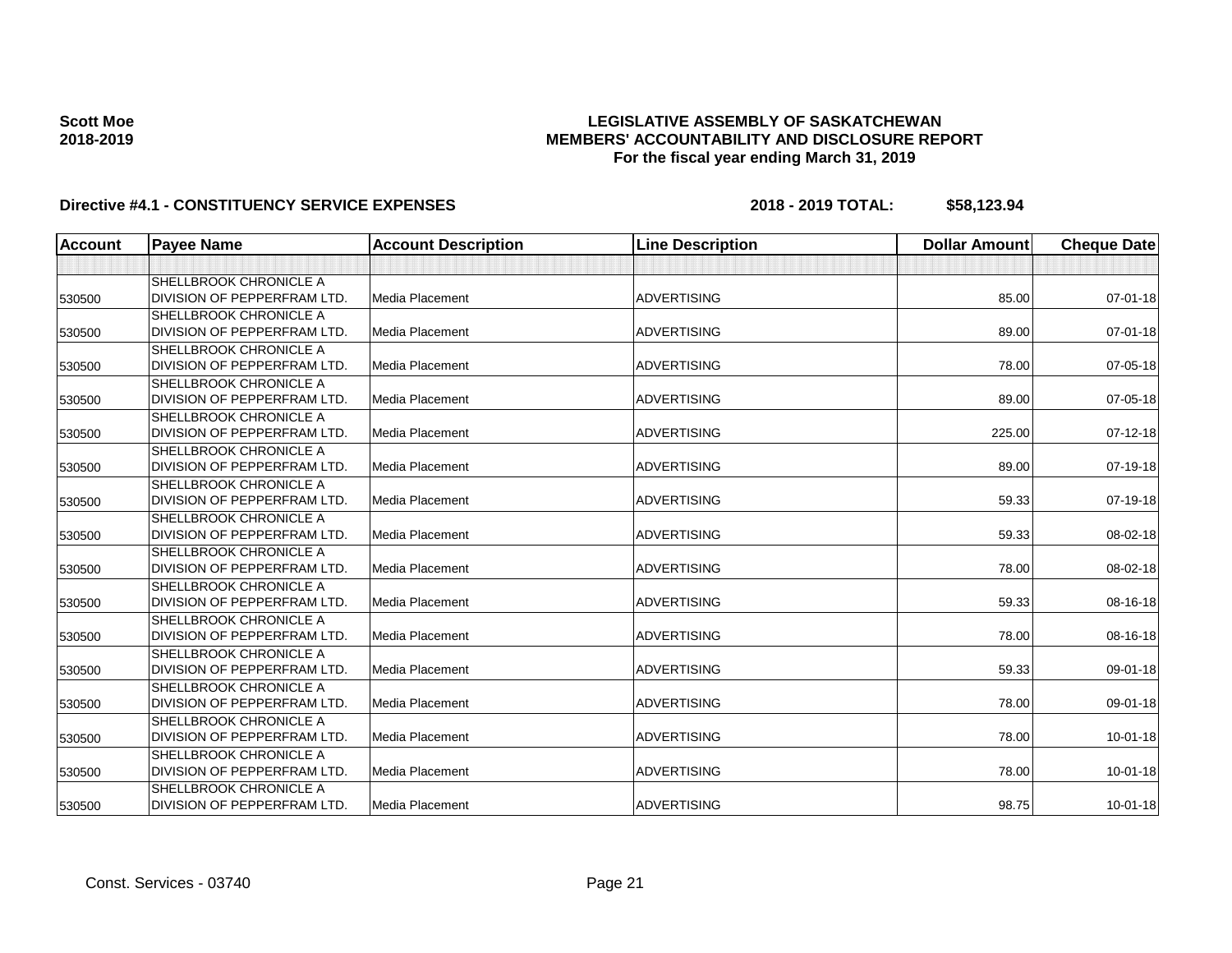### **LEGISLATIVE ASSEMBLY OF SASKATCHEWAN MEMBERS' ACCOUNTABILITY AND DISCLOSURE REPORT For the fiscal year ending March 31, 2019**

| <b>Account</b> | <b>Payee Name</b>                  | <b>Account Description</b> | <b>Line Description</b> | <b>Dollar Amount</b> | <b>Cheque Date</b> |
|----------------|------------------------------------|----------------------------|-------------------------|----------------------|--------------------|
|                |                                    |                            |                         |                      |                    |
|                | <b>SHELLBROOK CHRONICLE A</b>      |                            |                         |                      |                    |
| 530500         | DIVISION OF PEPPERFRAM LTD.        | Media Placement            | <b>ADVERTISING</b>      | 59.33                | $10 - 01 - 18$     |
|                | <b>SHELLBROOK CHRONICLE A</b>      |                            |                         |                      |                    |
| 530500         | DIVISION OF PEPPERFRAM LTD.        | Media Placement            | <b>ADVERTISING</b>      | 59.33                | 10-01-18           |
|                | <b>SHELLBROOK CHRONICLE A</b>      |                            |                         |                      |                    |
| 530500         | DIVISION OF PEPPERFRAM LTD.        | Media Placement            | <b>ADVERTISING</b>      | 78.00                | $11 - 01 - 18$     |
|                | <b>SHELLBROOK CHRONICLE A</b>      |                            |                         |                      |                    |
| 530500         | <b>DIVISION OF PEPPERFRAM LTD.</b> | Media Placement            | <b>ADVERTISING</b>      | 78.00                | $11-01-18$         |
|                | <b>SHELLBROOK CHRONICLE A</b>      |                            |                         |                      |                    |
| 530500         | DIVISION OF PEPPERFRAM LTD.        | Media Placement            | <b>ADVERTISING</b>      | 59.33                | $11-01-18$         |
|                | <b>SHELLBROOK CHRONICLE A</b>      |                            |                         |                      |                    |
| 530500         | DIVISION OF PEPPERFRAM LTD.        | Media Placement            | <b>ADVERTISING</b>      | 59.33                | 11-01-18           |
|                | <b>SHELLBROOK CHRONICLE A</b>      |                            |                         |                      |                    |
| 530500         | DIVISION OF PEPPERFRAM LTD.        | Media Placement            | <b>ADVERTISING</b>      | 59.33                | 11-08-18           |
|                | SHELLBROOK CHRONICLE A             |                            |                         |                      |                    |
| 530500         | DIVISION OF PEPPERFRAM LTD.        | Media Placement            | <b>ADVERTISING</b>      | 78.00                | 11-08-18           |
|                | <b>SHELLBROOK CHRONICLE A</b>      |                            |                         |                      |                    |
| 530500         | DIVISION OF PEPPERFRAM LTD.        | Media Placement            | <b>ADVERTISING</b>      | 78.00                | $12 - 01 - 18$     |
|                | <b>SHELLBROOK CHRONICLE A</b>      |                            |                         |                      |                    |
| 530500         | DIVISION OF PEPPERFRAM LTD.        | Media Placement            | <b>ADVERTISING</b>      | 59.33                | 12-01-18           |
|                | <b>SHELLBROOK CHRONICLE A</b>      |                            |                         |                      |                    |
| 530500         | DIVISION OF PEPPERFRAM LTD.        | Media Placement            | <b>ADVERTISING</b>      | 78.00                | 12-06-18           |
|                | <b>SHELLBROOK CHRONICLE A</b>      |                            |                         |                      |                    |
| 530500         | DIVISION OF PEPPERFRAM LTD.        | Media Placement            | <b>ADVERTISING</b>      | 59.33                | 12-06-18           |
|                | <b>SHELLBROOK CHRONICLE A</b>      |                            |                         |                      |                    |
| 530500         | DIVISION OF PEPPERFRAM LTD.        | Media Placement            | <b>ADVERTISING</b>      | 107.33               | $01 - 01 - 19$     |
|                | <b>SHELLBROOK CHRONICLE A</b>      |                            |                         |                      |                    |
| 530500         | DIVISION OF PEPPERFRAM LTD.        | Media Placement            | <b>ADVERTISING</b>      | 59.33                | $01 - 01 - 19$     |
|                | <b>SHELLBROOK CHRONICLE A</b>      |                            |                         |                      |                    |
| 530500         | DIVISION OF PEPPERFRAM LTD.        | Media Placement            | <b>ADVERTISING</b>      | 78.00                | $01 - 01 - 19$     |
|                | <b>SHELLBROOK CHRONICLE A</b>      |                            |                         |                      |                    |
| 530500         | DIVISION OF PEPPERFRAM LTD.        | Media Placement            | <b>ADVERTISING</b>      | 59.33                | $01 - 03 - 19$     |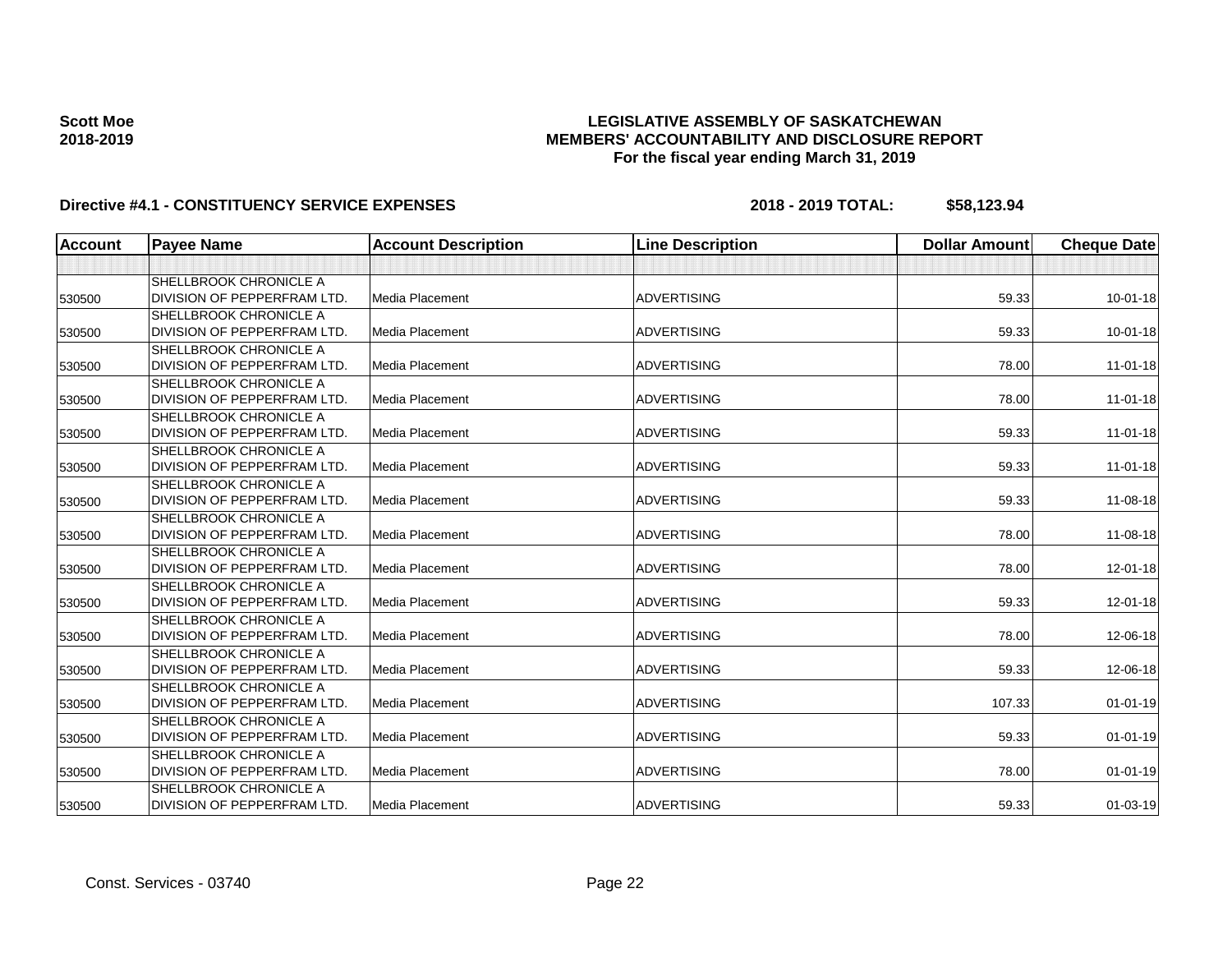### **LEGISLATIVE ASSEMBLY OF SASKATCHEWAN MEMBERS' ACCOUNTABILITY AND DISCLOSURE REPORT For the fiscal year ending March 31, 2019**

| <b>Account</b> | <b>Payee Name</b>                | <b>Account Description</b> | <b>Line Description</b>          | <b>Dollar Amount</b> | <b>Cheque Date</b> |
|----------------|----------------------------------|----------------------------|----------------------------------|----------------------|--------------------|
|                |                                  |                            |                                  |                      |                    |
|                | SHELLBROOK CHRONICLE A           |                            |                                  |                      |                    |
| 530500         | DIVISION OF PEPPERFRAM LTD.      | Media Placement            | <b>ADVERTISING</b>               | 78.00                | 01-03-19           |
|                | <b>SHELLBROOK CHRONICLE A</b>    |                            |                                  |                      |                    |
| 530500         | DIVISION OF PEPPERFRAM LTD.      | Media Placement            | <b>ADVERTISING</b>               | 59.33                | $01 - 17 - 19$     |
|                | <b>SHELLBROOK CHRONICLE A</b>    |                            |                                  |                      |                    |
| 530500         | DIVISION OF PEPPERFRAM LTD.      | Media Placement            | <b>ADVERTISING</b>               | 78.00                | $01 - 17 - 19$     |
|                | <b>SHELLBROOK CHRONICLE A</b>    |                            |                                  |                      |                    |
| 530500         | DIVISION OF PEPPERFRAM LTD.      | Media Placement            | <b>ADVERTISING</b>               | 138.33               | $02 - 01 - 19$     |
|                | SHELLBROOK CHRONICLE A           |                            |                                  |                      |                    |
| 530500         | DIVISION OF PEPPERFRAM LTD.      | <b>Media Placement</b>     | <b>ADVERTISING</b>               | 59.33                | 02-01-19           |
|                | <b>SHELLBROOK CHRONICLE A</b>    |                            |                                  |                      |                    |
| 530500         | DIVISION OF PEPPERFRAM LTD.      | <b>Media Placement</b>     | <b>ADVERTISING</b>               | 78.00                | 02-01-19           |
|                | <b>SHELLBROOK CHRONICLE A</b>    |                            |                                  |                      |                    |
| 530500         | DIVISION OF PEPPERFRAM LTD.      | <b>Media Placement</b>     | <b>ADVERTISING</b>               | 78.00                | 03-01-19           |
|                | <b>SHELLBROOK CHRONICLE A</b>    |                            |                                  |                      |                    |
| 530500         | DIVISION OF PEPPERFRAM LTD.      | Media Placement            | <b>ADVERTISING</b>               | 59.33                | 03-01-19           |
|                | <b>SHELLBROOK CHRONICLE A</b>    |                            |                                  |                      |                    |
| 530500         | DIVISION OF PEPPERFRAM LTD.      | <b>Media Placement</b>     | <b>ADVERTISING</b>               | 59.33                | 03-01-19           |
|                | SHELLBROOK CHRONICLE A           |                            |                                  |                      |                    |
| 530500         | DIVISION OF PEPPERFRAM LTD.      | Media Placement            | <b>ADVERTISING</b>               | 78.00                | 03-01-19           |
|                | <b>SHELLBROOK CHRONICLE A</b>    |                            |                                  |                      |                    |
| 530500         | DIVISION OF PEPPERFRAM LTD.      | <b>Media Placement</b>     | <b>ADVERTISING</b>               | 78.00                | 03-14-19           |
|                | <b>SHELLBROOK CHRONICLE A</b>    |                            |                                  |                      |                    |
| 530500         | DIVISION OF PEPPERFRAM LTD.      | Media Placement            | <b>ADVERTISING</b>               | 59.33                | 03-14-19           |
|                | <b>SHELLBROOK CHRONICLE A</b>    |                            |                                  |                      |                    |
| 530500         | DIVISION OF PEPPERFRAM LTD.      | Media Placement            | <b>ADVERTISING</b>               | 78.00                | 03-28-19           |
|                | SHELLBROOK CHRONICLE A           |                            |                                  |                      |                    |
| 530500         | DIVISION OF PEPPERFRAM LTD.      | Media Placement            | <b>ADVERTISING</b>               | 59.33                | 03-28-19           |
| 530500         | SPIRITWOOD HERALD                | <b>Media Placement</b>     | <b>ADVERTISING</b>               | 78.00                | 04-01-18           |
| 530500         | <b>STAR NEWS PUBLISHING INC.</b> | Media Placement            | <b>ADVERTISING</b>               | 25.00                | $04 - 07 - 18$     |
| 530500         | <b>STAR NEWS PUBLISHING INC.</b> | Media Placement            | <b>ADVERTISING</b>               | $-25.00$             | 06-05-18           |
| 530900         | MOE, SCOTT R                     | <b>Promotional Items</b>   | <b>REIMB: FLORAL ARRANGEMENT</b> | 106.00               | 03-06-19           |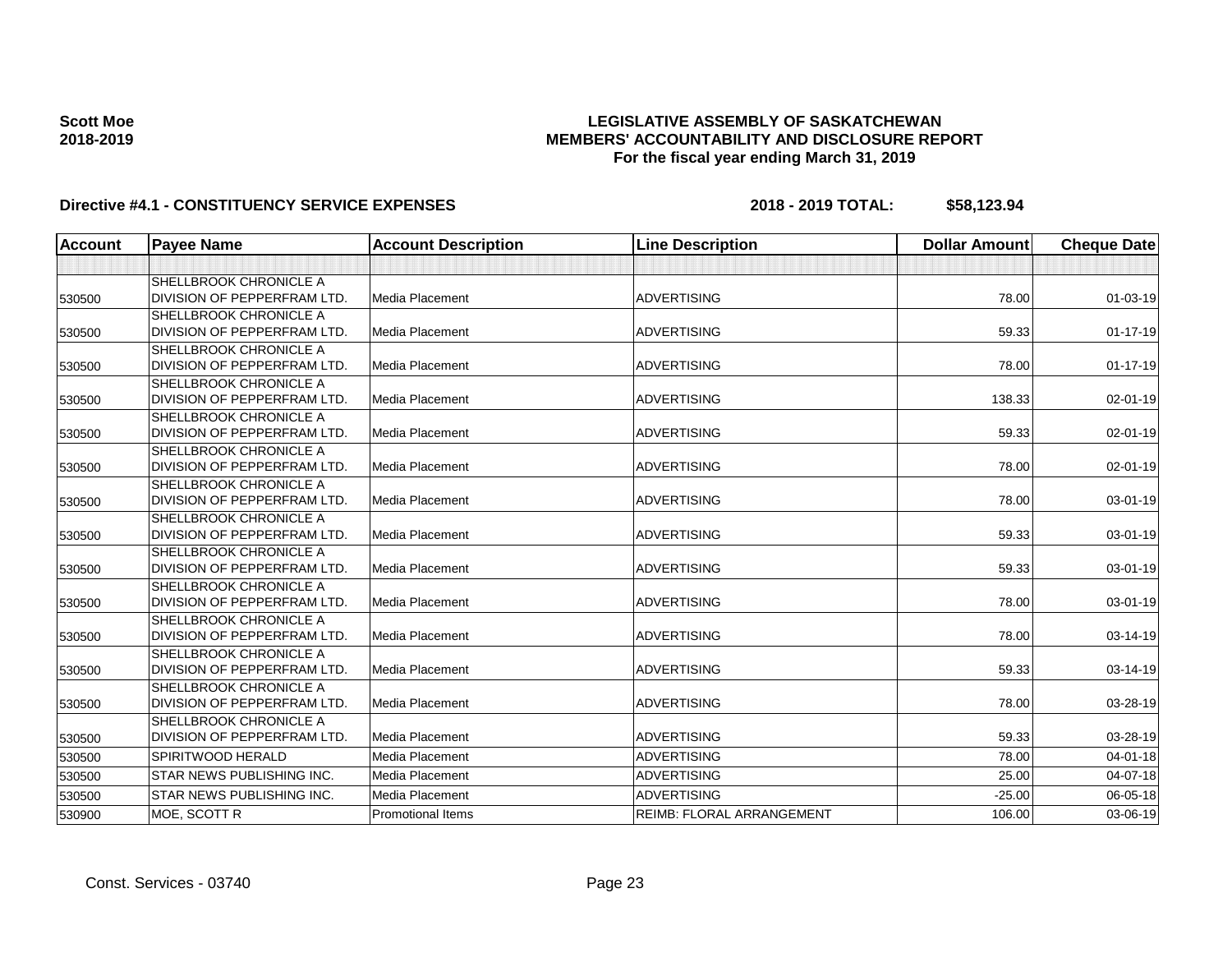### **LEGISLATIVE ASSEMBLY OF SASKATCHEWAN MEMBERS' ACCOUNTABILITY AND DISCLOSURE REPORT For the fiscal year ending March 31, 2019**

| <b>Account</b> | <b>Payee Name</b>                                     | <b>Account Description</b>             | <b>Line Description</b>                           | <b>Dollar Amount</b> | <b>Cheque Date</b> |
|----------------|-------------------------------------------------------|----------------------------------------|---------------------------------------------------|----------------------|--------------------|
|                |                                                       |                                        |                                                   |                      |                    |
| 530900         | <b>PINE AND LILY</b>                                  | <b>Promotional Items</b>               | FLORAL ARRANGEMENT - NO GST                       | 174.90               | 12-05-18           |
| 530900         | SHELLBROOK FLOWER SHOP                                | <b>Promotional Items</b>               | <b>POINSETTIAS</b>                                | 508.65               | 12-06-18           |
| 542000         | FITCH, SALLY M                                        | Travel                                 | CA TRAVEL APRIL 10, 2018                          | 510.53               | 04-10-18           |
| 542000         | FITCH, SALLY M                                        | Travel                                 | C.A. TRAVEL DECEMBER 14, 2018                     | 102.03               | $01 - 01 - 19$     |
| 542000         | FITCH, SALLY M                                        | Travel                                 | C.A. TRAVEL JANUARY 16, 2019                      | 72.56                | 02-01-19           |
|                |                                                       | Deputy Minister/Ministry Head Business |                                                   |                      |                    |
| 543201         | LEGISLATIVE FOOD SERVICE                              | Expenses - Refreshments                | <b>STUDENT DRINKS</b>                             | 26.50                | $01 - 01 - 19$     |
| 550200         | <b>JENSON PUBLISHING</b>                              | Books, Mags and Ref Materials          | <b>SUBSCRIPTION</b>                               | 122.00               | 03-06-19           |
| 550200         | MOE, SCOTT R                                          | Books, Mags and Ref Materials          | <b>REIMB: SUBSCRIPTIONS</b>                       | 349.93               | 07-04-18           |
| 550200         | MOE, SCOTT R                                          | Books, Mags and Ref Materials          | <b>REIMB: SUBSCRIPTION RENEWALS</b>               | 382.93               | $11 - 01 - 18$     |
| 550200         | SHELLBROOK CHRONICLE A<br>DIVISION OF PEPPERFRAM LTD. | Books, Mags and Ref Materials          | <b>SUBSCRIPTION</b>                               | 140.00               | $01 - 14 - 19$     |
| 550200         | <b>STARPHOENIX</b>                                    | Books, Mags and Ref Materials          | SUBSCRIPTION-SCOTT MOE                            | 354.00               | 05-05-18           |
| 550230         | FOLIOJUMPLINE PUBLISHING INC.                         | Magazines and Newspapers               | <b>SUBSCRIPTION RENEWAL</b>                       | 251.49               | 04-01-18           |
| 555000         | <b>CORPORATE EXPRESS</b>                              | Other Material and Supplies            | <b>OFFICE SUPPLIES</b>                            | 36.20                | $04 - 01 - 18$     |
| 555000         | <b>CORPORATE EXPRESS</b>                              | Other Material and Supplies            | OFFICE SUPPLIES                                   | 211.31               | 03-20-19           |
| 555000         | <b>ICEBERG PURE WATER</b>                             | <b>Other Material and Supplies</b>     | <b>BOTTLED WATER</b>                              | 12.00                | 04-03-18           |
| 555000         | <b>ICEBERG PURE WATER</b>                             | Other Material and Supplies            | <b>BOTTLED WATER</b>                              | 4.00                 | 05-01-18           |
| 555000         | <b>ICEBERG PURE WATER</b>                             | Other Material and Supplies            | <b>BOTTLED WATER</b>                              | 8.00                 | 06-01-18           |
| 555000         | <b>ICEBERG PURE WATER</b>                             | Other Material and Supplies            | <b>BOTTLED WATER</b>                              | 8.00                 | 07-01-18           |
| 555000         | <b>ICEBERG PURE WATER</b>                             | Other Material and Supplies            | <b>BOTTLED WATER</b>                              | 8.00                 | 07-01-18           |
| 555000         | <b>ICEBERG PURE WATER</b>                             | <b>Other Material and Supplies</b>     | <b>BOTTLED WATER</b>                              | 12.00                | 08-01-18           |
| 555000         | <b>ICEBERG PURE WATER</b>                             | <b>Other Material and Supplies</b>     | <b>BOTTLED WATER</b>                              | 8.00                 | $10 - 01 - 18$     |
| 555000         | <b>ICEBERG PURE WATER</b>                             | Other Material and Supplies            | <b>BOTTLED WATER</b>                              | 8.00                 | $11-01-18$         |
| 555000         | <b>ICEBERG PURE WATER</b>                             | Other Material and Supplies            | <b>BOTTLED WATER</b>                              | 4.00                 | $12 - 01 - 18$     |
| 555000         | <b>ICEBERG PURE WATER</b>                             | Other Material and Supplies            | <b>BOTTLED WATER</b>                              | 12.00                | $01 - 01 - 19$     |
| 555000         | MOE, SCOTT R                                          | Other Material and Supplies            | REIMB: SOFTWARE/CAMERA/CELLPHONE<br><b>COVERS</b> | 176.47               | 07-03-18           |
| 555000         | MOE, SCOTT R                                          | Other Material and Supplies            | <b>REIMB: MISC OFFICE SUPPLIES</b>                | 101.44               | 07-23-18           |
| 555000         | MOE, SCOTT R                                          | <b>Other Material and Supplies</b>     | <b>REIMB: MISC OFFICE SUPPLIES</b>                | 33.29                | $01-07-19$         |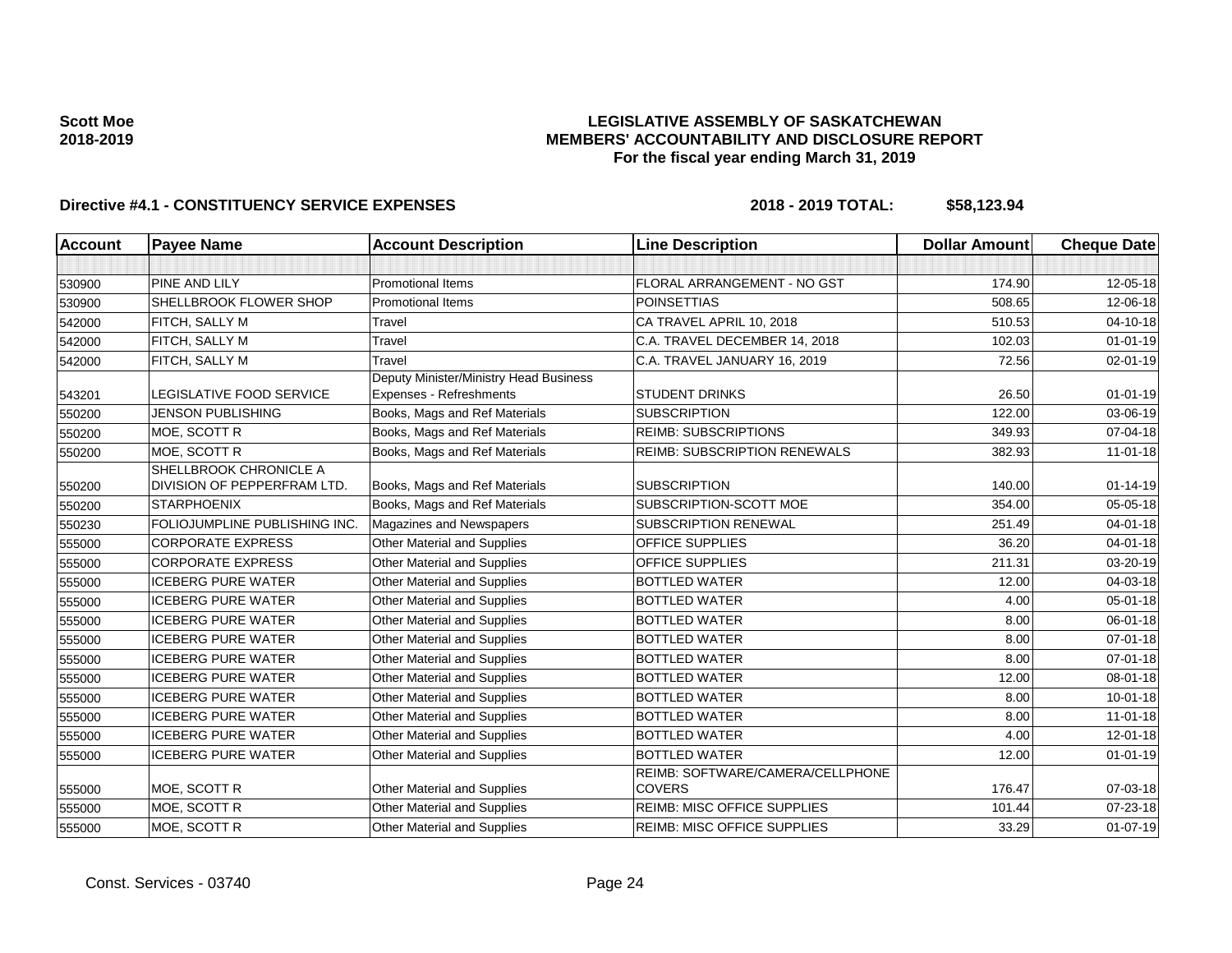#### **LEGISLATIVE ASSEMBLY OF SASKATCHEWAN MEMBERS' ACCOUNTABILITY AND DISCLOSURE REPORT For the fiscal year ending March 31, 2019**

| <b>Account</b> | <b>Payee Name</b>              | <b>Account Description</b>           | <b>Line Description</b>                 | <b>Dollar Amountl</b> | <b>Cheque Datel</b> |
|----------------|--------------------------------|--------------------------------------|-----------------------------------------|-----------------------|---------------------|
|                |                                |                                      |                                         |                       |                     |
| 555000         | <b>MOE. SCOTT R</b>            | Other Material and Supplies          | <b>REIMB: MISC OFFICE SUPPLIES</b>      | 4.30                  | 03-28-19            |
| 555000         | <b>SHELLBROOK BIGWAY FOODS</b> | <b>Other Material and Supplies</b>   | <b>IMISC OFFICE SUPPLIES</b>            | 8.36                  | 07-03-18            |
| 555000         | <b>SHELLBROOK BIGWAY FOODS</b> | Other Material and Supplies          | <b>MISC OFFICE SUPPLIES</b>             | 19.98                 | 08-01-18            |
| 555000         | <b>SHELLBROOK BIGWAY FOODS</b> | <b>Other Material and Supplies</b>   | <b>IMISC OFFICE SUPPLIES</b>            | 25.79                 | $11 - 06 - 18$      |
| 555000         | <b>SHELLBROOK BIGWAY FOODS</b> | <b>Other Material and Supplies</b>   | <b>MISC OFFICE SUPPLIES</b>             | 13.98                 | $03-19-19$          |
|                |                                |                                      | <b>REIMB: SOFTWARE/CAMERA/CELLPHONE</b> |                       |                     |
| 564600         | MOE. SCOTT R                   | Computer Software - Exp              | <b>COVERS</b>                           | 87.69                 | 07-03-18            |
|                |                                |                                      | <b>REIMB: SOFTWARE/CAMERA/CELLPHONE</b> |                       |                     |
| 565200         | MOE, SCOTT R                   | Office Furniture and Equipment - Exp | <b>COVERS</b>                           | 167.44                | 07-03-18            |
| 565200         | MOE. SCOTT R                   | Office Furniture and Equipment - Exp | <b>REIMB: SHREDDER</b>                  | 332.99                | $11 - 01 - 18$      |
| 565200         | <b>MOE. SCOTT R</b>            | Office Furniture and Equipment - Exp | <b>REIMB: COFFEE POT</b>                | 144.25                | $01 - 01 - 19$      |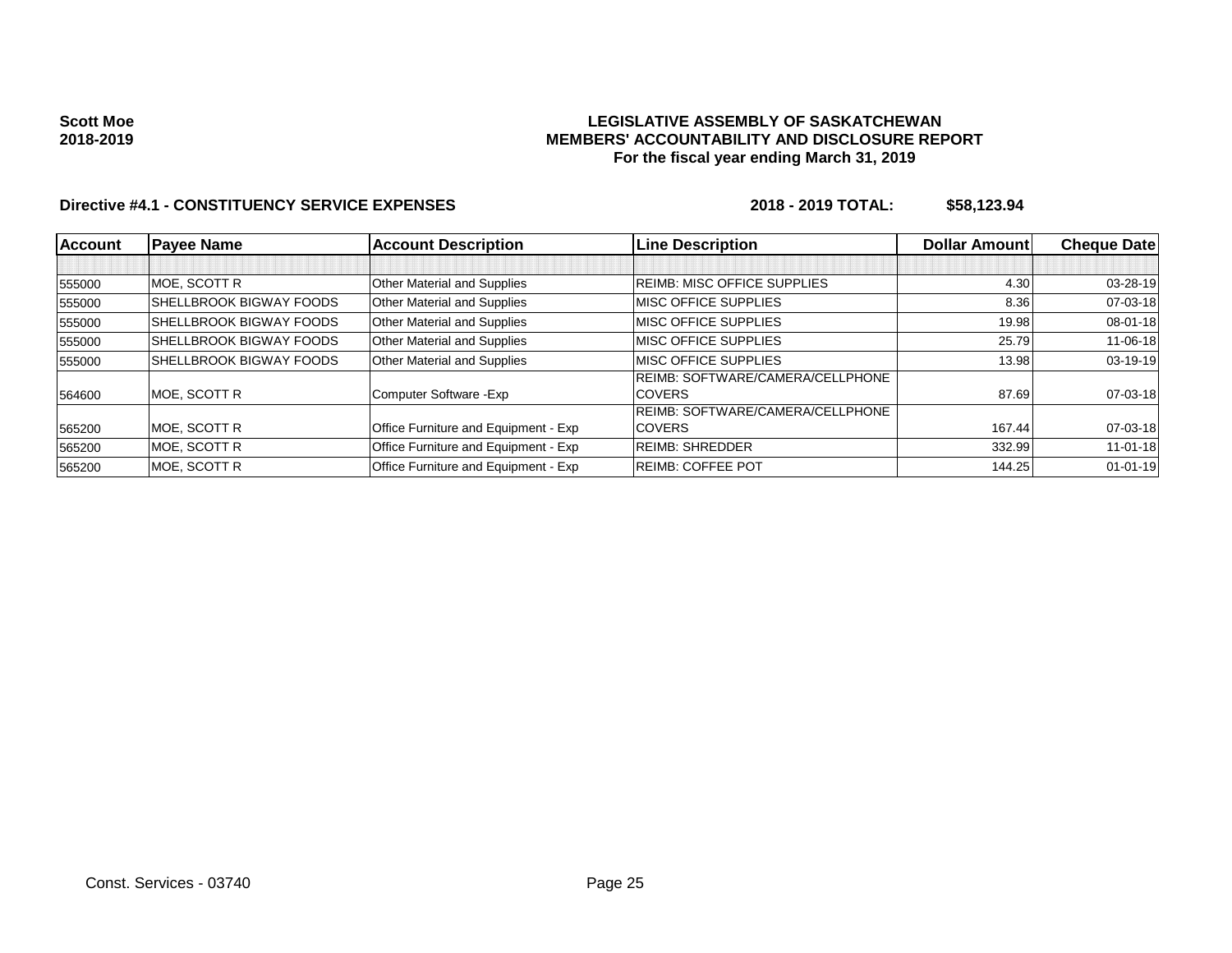# **LEGISLATIVE ASSEMBLY OF SASKATCHEWAN MEMBERS' ACCOUNTABILITY AND DISCLOSURE REPORT For the fiscal year ending March 31, 2019**

| <b>Account</b> | <b>Payee Name</b> | <b>Account Description</b>                    | <b>Dollar Amount</b> | <b>Cheque Date</b> |
|----------------|-------------------|-----------------------------------------------|----------------------|--------------------|
|                |                   |                                               |                      |                    |
| 513000         | FITCH, SALLY M    | Out-of-Scope Permanent                        | 1,935.68             | 04-24-18           |
| 513000         | FITCH, SALLY M    | Out-of-Scope Permanent                        | 1,935.68             | 05-08-18           |
| 513000         | FITCH, SALLY M    | Out-of-Scope Permanent                        | 1,935.68             | 05-23-18           |
| 513000         | FITCH, SALLY M    | Out-of-Scope Permanent                        | 1,935.68             | 06-05-18           |
| 513000         | FITCH, SALLY M    | Out-of-Scope Permanent                        | 1,935.68             | 06-13-18           |
| 513000         | FITCH, SALLY M    | Out-of-Scope Permanent                        | 1,935.68             | 06-27-18           |
| 513000         | FITCH, SALLY M    | Out-of-Scope Permanent                        | 1,935.68             | $07 - 11 - 18$     |
| 513000         | FITCH, SALLY M    | Out-of-Scope Permanent                        | 1,935.68             | 07-25-18           |
| 513000         | FITCH, SALLY M    | Out-of-Scope Permanent                        | 1,935.68             | 08-08-18           |
| 513000         | FITCH, SALLY M    | Out-of-Scope Permanent                        | 1,935.68             | 08-22-18           |
| 513000         | FITCH, SALLY M    | Out-of-Scope Permanent                        | 1,935.68             | 09-05-18           |
| 513000         | FITCH, SALLY M    | Out-of-Scope Permanent                        | 1,935.68             | 09-19-18           |
| 513000         | FITCH, SALLY M    | Out-of-Scope Permanent                        | 1,935.68             | 10-03-18           |
| 513000         | FITCH, SALLY M    | Out-of-Scope Permanent                        | 1,935.68             | 10-17-18           |
| 513000         | FITCH, SALLY M    | Out-of-Scope Permanent                        | 1,935.68             | $11 - 01 - 18$     |
| 513000         | FITCH, SALLY M    | Out-of-Scope Permanent                        | 1,935.68             | $11 - 14 - 18$     |
| 513000         | FITCH, SALLY M    | Out-of-Scope Permanent                        | 1,935.68             | 11-28-18           |
| 513000         | FITCH, SALLY M    | Out-of-Scope Permanent                        | 1,935.68             | 12-12-18           |
| 513000         | FITCH, SALLY M    | Out-of-Scope Permanent                        | 1,935.68             | 12-27-18           |
| 513000         | FITCH, SALLY M    | Out-of-Scope Permanent                        | 1,935.68             | 01-09-19           |
| 513000         | FITCH, SALLY M    | Out-of-Scope Permanent                        | 1,935.68             | $01 - 23 - 19$     |
| 513000         | FITCH, SALLY M    | Out-of-Scope Permanent                        | 1,935.68             | 02-06-19           |
| 513000         | FITCH, SALLY M    | Out-of-Scope Permanent                        | 1,935.68             | $02 - 20 - 19$     |
| 513000         | FITCH, SALLY M    | Out-of-Scope Permanent                        | 1,935.68             | 03-06-19           |
| 513000         | FITCH, SALLY M    | Out-of-Scope Permanent                        | 1,935.68             | 03-20-19           |
| 513000         | FITCH, SALLY M    | Out-of-Scope Permanent                        | 1,935.68             | 04-03-19           |
| 519900         | None (Default)    | Change in Y/E Accrued Empl Leave Entitlements | $-967.84$            | 04-18-18           |
| 519900         | None (Default)    | Change in Y/E Accrued Empl Leave Entitlements | 871.06               | 04-08-19           |
|                |                   |                                               |                      |                    |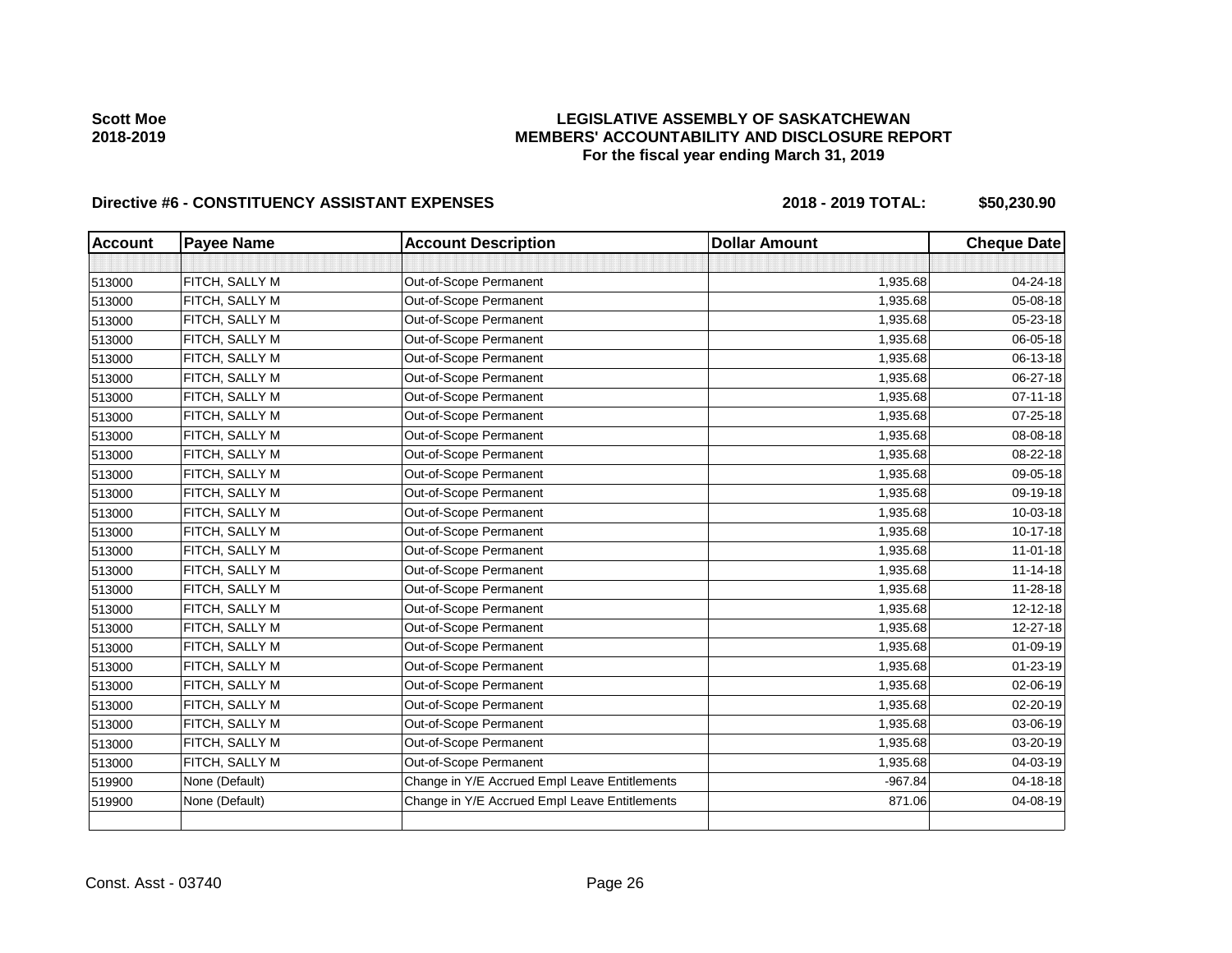## **LEGISLATIVE ASSEMBLY OF SASKATCHEWAN MEMBERS' ACCOUNTABILITY AND DISCLOSURE REPORT For the fiscal year ending March 31, 2019**

| <b>Account</b> | Payee Name | <b>Account Description</b> | <b>Dollar Amount</b> | <b>Cheque Date</b> |
|----------------|------------|----------------------------|----------------------|--------------------|
|                |            |                            |                      |                    |
|                |            |                            |                      |                    |
|                |            |                            |                      |                    |
|                |            |                            |                      |                    |
|                |            |                            |                      |                    |
|                |            |                            |                      |                    |
|                |            |                            |                      |                    |
|                |            |                            |                      |                    |
|                |            |                            |                      |                    |
|                |            |                            |                      |                    |
|                |            |                            |                      |                    |
|                |            |                            |                      |                    |
|                |            |                            |                      |                    |
|                |            |                            |                      |                    |
|                |            |                            |                      |                    |
|                |            |                            |                      |                    |
|                |            |                            |                      |                    |
|                |            |                            |                      |                    |
|                |            |                            |                      |                    |
|                |            |                            |                      |                    |
|                |            |                            |                      |                    |
|                |            |                            |                      |                    |
|                |            |                            |                      |                    |
|                |            |                            |                      |                    |
|                |            |                            |                      |                    |
|                |            |                            |                      |                    |
|                |            |                            |                      |                    |
|                |            |                            |                      |                    |
|                |            |                            |                      |                    |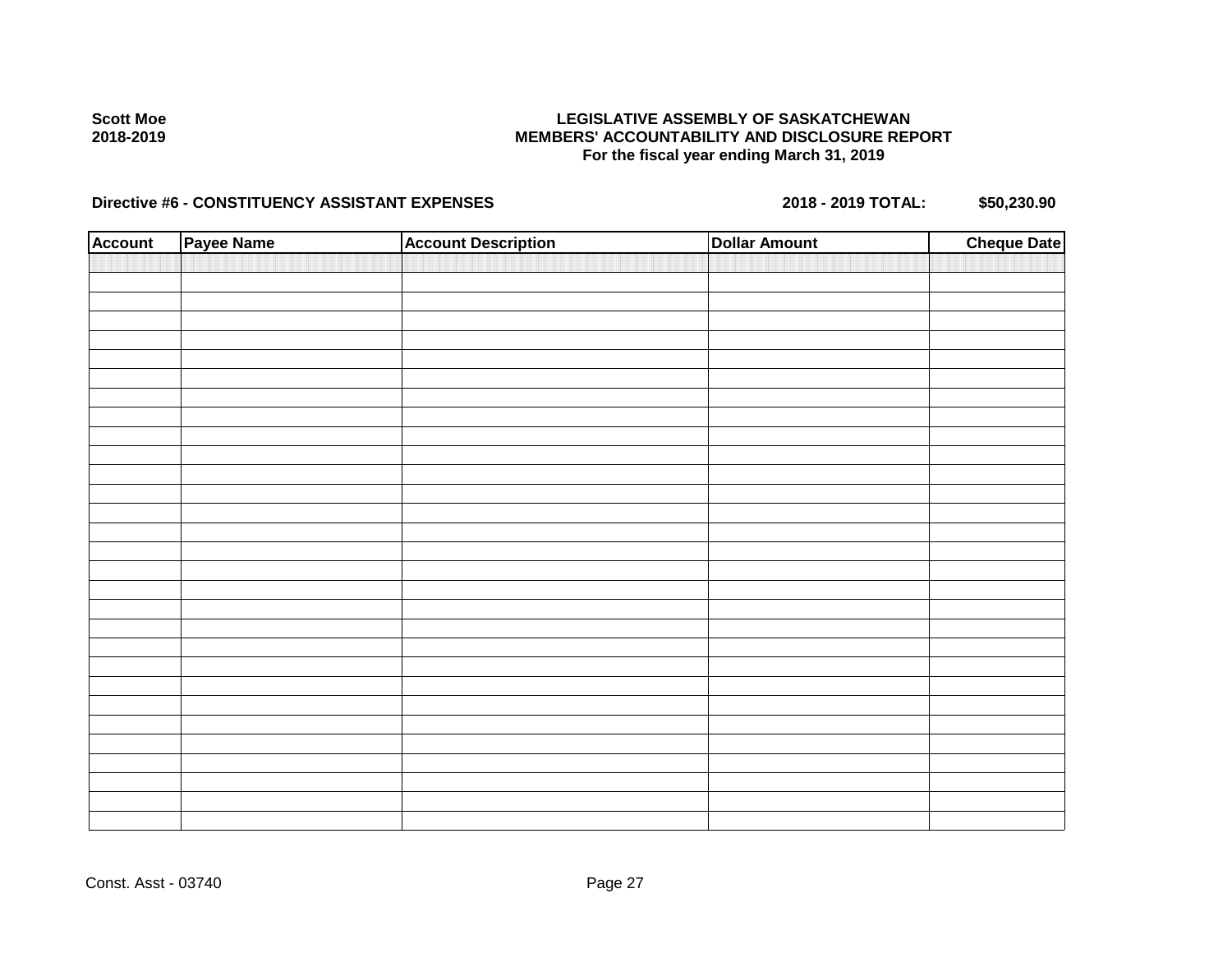## **LEGISLATIVE ASSEMBLY OF SASKATCHEWAN MEMBERS' ACCOUNTABILITY AND DISCLOSURE REPORT For the fiscal year ending March 31, 2019**

| <b>Account</b> | Payee Name | <b>Account Description</b> | <b>Dollar Amount</b> | <b>Cheque Date</b> |
|----------------|------------|----------------------------|----------------------|--------------------|
|                |            |                            |                      |                    |
|                |            |                            |                      |                    |
|                |            |                            |                      |                    |
|                |            |                            |                      |                    |
|                |            |                            |                      |                    |
|                |            |                            |                      |                    |
|                |            |                            |                      |                    |
|                |            |                            |                      |                    |
|                |            |                            |                      |                    |
|                |            |                            |                      |                    |
|                |            |                            |                      |                    |
|                |            |                            |                      |                    |
|                |            |                            |                      |                    |
|                |            |                            |                      |                    |
|                |            |                            |                      |                    |
|                |            |                            |                      |                    |
|                |            |                            |                      |                    |
|                |            |                            |                      |                    |
|                |            |                            |                      |                    |
|                |            |                            |                      |                    |
|                |            |                            |                      |                    |
|                |            |                            |                      |                    |
|                |            |                            |                      |                    |
|                |            |                            |                      |                    |
|                |            |                            |                      |                    |
|                |            |                            |                      |                    |
|                |            |                            |                      |                    |
|                |            |                            |                      |                    |
|                |            |                            |                      |                    |